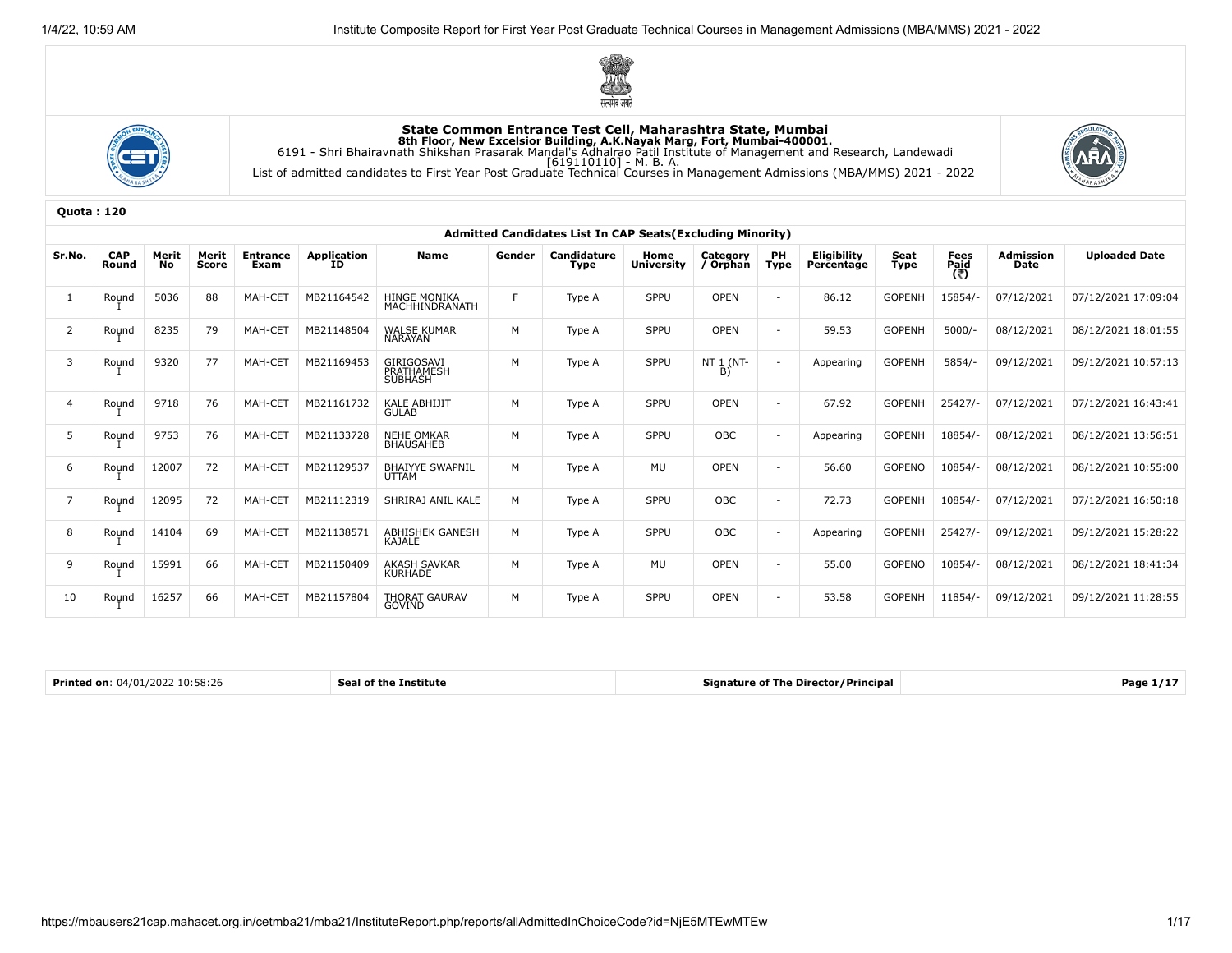





|        | <b>Admitted Candidates List In CAP Seats (Excluding Minority)</b> |              |                |                         |                          |                                                      |        |                     |                           |                      |                          |                                  |                     |                     |                          |                      |
|--------|-------------------------------------------------------------------|--------------|----------------|-------------------------|--------------------------|------------------------------------------------------|--------|---------------------|---------------------------|----------------------|--------------------------|----------------------------------|---------------------|---------------------|--------------------------|----------------------|
| Sr.No. | <b>CAP</b><br>Round                                               | Merit<br>No. | Merit<br>Score | <b>Entrance</b><br>Exam | <b>Application</b><br>ID | <b>Name</b>                                          | Gender | Candidature<br>Type | Home<br><b>University</b> | Category<br>/ Orphan | PH<br><b>Type</b>        | <b>Eligibility</b><br>Percentage | Seat<br><b>Type</b> | Fees<br>Paid<br>(₹) | <b>Admission</b><br>Date | <b>Uploaded Date</b> |
| 11     | Round                                                             | 16333        | 66             | MAH-CET                 | MB21157908               | WAYDANDE<br>MINAL ANAND                              | F      | Type A              | SPPU                      | SC                   | $\overline{a}$           | Appearing                        | <b>GOPENH</b>       | $1000/-$            | 09/12/2021               | 09/12/2021 12:08:28  |
| 12     | Round I                                                           | 17154        | 65             | MAH-CET                 | MB21162154               | <b>KASHID AKASH</b><br><b>SOPAN</b>                  | M      | Type A              | SPPU                      | <b>OPEN</b>          |                          | 74.17                            | <b>GOPENH</b>       | 13854/              | 08/12/2021               | 08/12/2021 11:57:44  |
| 13     | Round I                                                           | 18953        | 63             | MAH-CET                 | MB21151988               | MUTHIYAN<br>PALLAVI VIJAY                            | F      | Type A              | SPPU                      | <b>OPEN</b>          |                          | 78.00                            | <b>GOPENH</b>       | $25427/-$           | 07/12/2021               | 07/12/2021 16:52:24  |
| 14     | Round I                                                           | 19756        | 62             | MAH-CET                 | MB21129421               | KARANDE<br>RUPALI SOPAN                              | F      | Type A              | SPPU                      | OPEN                 |                          | Appearing                        | <b>GOPENH</b>       | 5000/               | 08/12/2021               | 08/12/2021 16:42:18  |
| 15     | Round                                                             | 19820        | 62             | MAH-CET                 | MB21143931               | <b>SHINDE</b><br><b>AISHWARYA</b><br><b>MAHENDRA</b> | F      | Type A              | SPPU                      | <b>OPEN</b>          | $\overline{\phantom{a}}$ | Appearing                        | <b>GOPENH</b>       | 11854/              | 08/12/2021               | 08/12/2021 11:59:54  |
| 16     | Round I                                                           | 20494        | 62             | MAH-CET                 | MB21166830               | SHINGADE<br><b>SUYASH</b><br><b>ANKUSH</b>           | M      | Type A              | SPPU                      | NT 2 (NT-<br>C)      |                          | 76.44                            | <b>GOPENH</b>       | $0/-$               | 08/12/2021               | 08/12/2021 15:49:03  |
| 17     | Round I                                                           | 21011        | 61             | MAH-CET                 | MB21162408               | <b>WAVHAL PARAG</b><br><b>GANESH</b>                 | M      | Type A              | SPPU                      | OBC                  | $\overline{\phantom{a}}$ | 79.90                            | <b>GOPENH</b>       | 13854/              | 08/12/2021               | 08/12/2021 10:32:40  |
| 18     | Round I                                                           | 22699        | 60             | MAH-CET                 | MB21148478               | <b>ALISHA</b><br>BHUSHAN<br>MITHARI                  | F.     | Type A              | SPPU                      | <b>OPEN</b>          | $\overline{a}$           | Appearing                        | <b>GOPENH</b>       | $1000/-$            | 08/12/2021               | 08/12/2021 13:26:56  |
| 19     | Round I                                                           | 23087        | 59             | MAH-CET                 | MB21148818               | <b>WALSE AKSHAY</b><br>RANGANATH                     | M      | Type A              | SPPU                      | OPEN                 |                          | 73.10                            | <b>GOPENH</b>       | 10854/-             | 08/12/2021               | 08/12/2021 13:58:12  |
| 20     | Round I                                                           | 24475        | 58             | MAH-CET                 | MB21151765               | <b>KALE</b><br>NISHIKANT<br><b>BABANRAO</b>          | M      | Type A              | SPPU                      | <b>OPEN</b>          | $\overline{a}$           | 59.67                            | <b>GOPENH</b>       | 25427/              | 08/12/2021               | 08/12/2021 14:04:42  |

| <b>Printed on: 04/01/2022 10:58:26</b> | Seal of the Institute | Signature of The Director/Principal | Page $2/17$ |
|----------------------------------------|-----------------------|-------------------------------------|-------------|
|----------------------------------------|-----------------------|-------------------------------------|-------------|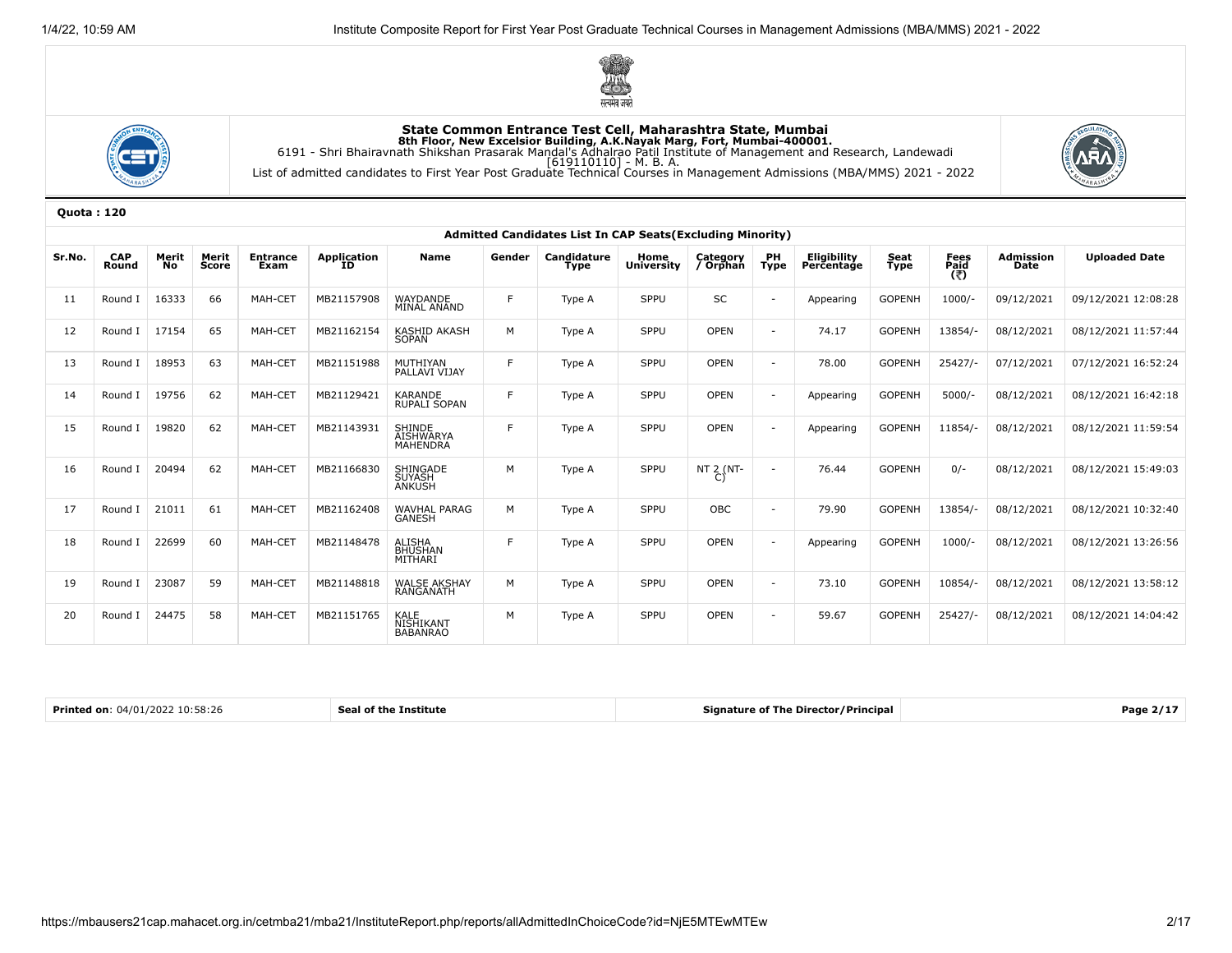





|        | Admitted Candidates List In CAP Seats (Excluding Minority) |             |                |                         |                          |                                                    |        |                            |                           |                      |                          |                                  |                     |                     |                          |                      |
|--------|------------------------------------------------------------|-------------|----------------|-------------------------|--------------------------|----------------------------------------------------|--------|----------------------------|---------------------------|----------------------|--------------------------|----------------------------------|---------------------|---------------------|--------------------------|----------------------|
| Sr.No. | <b>CAP</b><br>Round                                        | Merit<br>No | Merit<br>Score | <b>Entrance</b><br>Exam | <b>Application</b><br>ID | <b>Name</b>                                        | Gender | Candidature<br><b>Type</b> | Home<br><b>University</b> | Category<br>/ Orphan | PH<br>Type               | <b>Eligibility</b><br>Percentage | Seat<br><b>Type</b> | Fees<br>Paid<br>(₹) | <b>Admission</b><br>Date | <b>Uploaded Date</b> |
| 21     | Round                                                      | 24854       | 58             | MAH-CET                 | MB21162947               | <b>THORAT</b><br><b>MONIKA DILIP</b>               | E      | Type A                     | SPPU                      | <b>OPEN</b>          | $\overline{\phantom{a}}$ | 78.53                            | <b>GOPENH</b>       | 25427/-             | 09/12/2021               | 09/12/2021 10:26:14  |
| 22     | Round I                                                    | 25159       | 58             | MAH-CET                 | MB21147370               | PRIYANKA<br><b>SHIRISH</b><br><b>KADAM</b>         | F      | Type A                     | SPPU                      | <b>OPEN</b>          | $\overline{\phantom{a}}$ | 66.25                            | <b>GOPENH</b>       | 25427/              | 07/12/2021               | 07/12/2021 15:45:51  |
| 23     | Round I                                                    | 26011       | 57             | MAH-CET                 | MB21133054               | YADAV ARATI<br><b>KUBERNATH</b>                    | F.     | Type A                     | <b>MU</b>                 | <b>OPEN</b>          | $\overline{\phantom{a}}$ | 65.36                            | <b>GOPENO</b>       | 11000/              | 07/12/2021               | 07/12/2021 16:22:57  |
| 24     | Round I                                                    | 26353       | 57             | MAH-CET                 | MB21144412               | <b>NALAWADE</b><br>PRIYANKA<br><b>DEVIDAS</b>      | E      | Type A                     | SPPU                      | <b>OPEN</b>          | $\overline{\phantom{a}}$ | Appearing                        | <b>GOPENH</b>       | 15854/-             | 08/12/2021               | 08/12/2021 16:12:04  |
| 25     | Round I                                                    | 26638       | 57             | MAH-CET                 | MB21160804               | MORDE DIPALI<br><b>SUBHASH</b>                     | E      | Type A                     | SPPU                      | <b>OPEN</b>          | $\overline{\phantom{a}}$ | Appearing                        | <b>GOPENH</b>       | 10854/-             | 08/12/2021               | 08/12/2021 13:24:00  |
| 26     | Round I                                                    | 26662       | 57             | MAH-CET                 | MB21139235               | PHALKE NIKET<br><b>RAJARAM</b>                     | M      | Type A                     | SPPU                      | OPEN                 | $\overline{\phantom{a}}$ | 66.58                            | <b>GOPENH</b>       | 10854/-             | 09/12/2021               | 09/12/2021 12:21:23  |
| 27     | Round I                                                    | 27094       | 56             | MAH-CET                 | MB21104632               | <b>BANGAR</b><br><b>RUTVIKA</b><br><b>HANUMNAT</b> | F      | Type A                     | SPPU                      | <b>OPEN</b>          | $\overline{\phantom{a}}$ | Appearing                        | <b>GOPENH</b>       | $25427/-$           | 06/12/2021               | 06/12/2021 15:19:11  |
| 28     | Round I                                                    | 28037       | 56             | MAH-CET                 | MB21137963               | RODE AKASH<br>SANTOSH                              | M      | Type A                     | SPPU                      | <b>OPEN</b>          | $\overline{\phantom{a}}$ | Appearing                        | <b>GOPENH</b>       | 15854/-             | 07/12/2021               | 07/12/2021 15:20:33  |
| 29     | Round I                                                    | 28708       | 55             | MAH-CET                 | MB21154487               | <b>CHAVHAN</b><br><b>NILAM SITARAM</b>             | F      | Type A                     | SPPU                      | OBC                  |                          | 78.90                            | <b>GOPENH</b>       | 22854/-             | 08/12/2021               | 08/12/2021 10:51:38  |
| 30     | Round I                                                    | 28808       | 55             | MAH-CET                 | MB21157165               | INDORE<br>AKSHAY<br><b>ROHIDAS</b>                 | M      | Type A                     | SPPU                      | <b>OPEN</b>          | $\overline{\phantom{a}}$ | 67.60                            | <b>GOPENH</b>       | 10854/-             | 08/12/2021               | 08/12/2021 15:40:28  |

| 10:58:26<br><b>Printed on:</b> $04/$<br>111<br>72OZ | : Institute<br>Se. | <b>Signature of The Director/Principal</b> | .<br>Page 3/1 |
|-----------------------------------------------------|--------------------|--------------------------------------------|---------------|
|-----------------------------------------------------|--------------------|--------------------------------------------|---------------|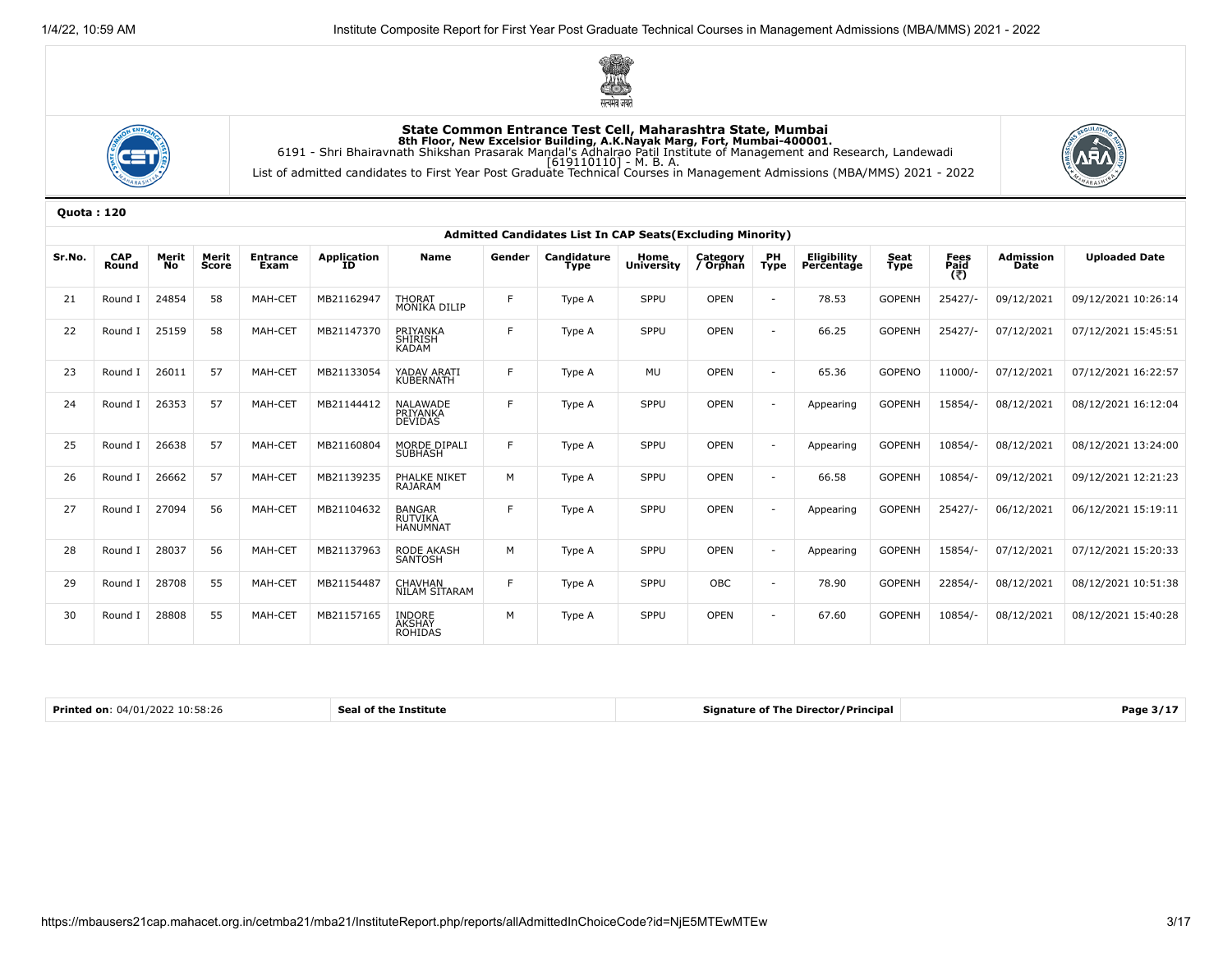





|        |                     |             |                       |                         |                           |                                                      |        | Admitted Candidates List In CAP Seats (Excluding Minority) |                           |                      |                          |                                  |                     |                     |                          |                      |
|--------|---------------------|-------------|-----------------------|-------------------------|---------------------------|------------------------------------------------------|--------|------------------------------------------------------------|---------------------------|----------------------|--------------------------|----------------------------------|---------------------|---------------------|--------------------------|----------------------|
| Sr.No. | <b>CAP</b><br>Round | Merit<br>No | Merit<br><b>Score</b> | <b>Entrance</b><br>Exam | <b>Application</b><br>TD. | <b>Name</b>                                          | Gender | Candidature<br><b>Type</b>                                 | Home<br><b>University</b> | Category<br>/ Orphan | PH<br><b>Type</b>        | <b>Eligibility</b><br>Percentage | Seat<br><b>Type</b> | Fees<br>Paid<br>(₹) | <b>Admission</b><br>Date | <b>Uploaded Date</b> |
| 31     | Round               | 30538       | 54                    | MAH-CET                 | MB21128504                | PINGALE<br>SHUBHAM<br>YAMAJI                         | М      | Type A                                                     | MU                        | NT 2 (NT-            | $\overline{\phantom{a}}$ | 76.10                            | <b>GOPENO</b>       | $5854/-$            | 08/12/2021               | 08/12/2021 12:46:04  |
| 32     | Round               | 32993       | 46.0351362            | MAH-<br>MBA-CET         | MB21121308                | <b>WALUNJ</b><br>SUJIT<br><b>GOPINATH</b>            | M      | Type A                                                     | SPPU                      | <b>OPEN</b>          | $\blacksquare$           | 57.33                            | AI                  | $25427/-$           | 08/12/2021               | 08/12/2021 15:36:24  |
| 33     | Round               | 34592       | 43.8066328            | MAH-<br>MBA-CET         | MB21156839                | THORAT<br>SHUBHAM<br>SHANKAR                         | M      | Type A                                                     | SPPU                      | <b>OPEN</b>          | $\blacksquare$           | Appearing                        | AI                  | $5854/-$            | 09/12/2021               | 09/12/2021 16:39:36  |
| 34     | Round               | 33334       | 52                    | MAH-CET                 | MB21133245                | <b>KAMALESH</b><br><b>RAGHUNATH</b><br><b>BHAGAT</b> | M      | Type A                                                     | MU                        | <b>OPEN</b>          | $\blacksquare$           | 76.40                            | <b>GOPENO</b>       | $25427/-$           | 08/12/2021               | 08/12/2021 10:19:59  |
| 35     | Round               | 35368       | 43.8066328            | MAH-<br>MBA-CET         | MB21170864                | <b>BENDRE</b><br><b>RUTIK</b><br><b>DATTATRAY</b>    | M      | Type A                                                     | SPPU                      | <b>OPEN</b>          | $\overline{\phantom{a}}$ | Appearing                        | AI                  | 12854/-             | 09/12/2021               | 09/12/2021 10:39:26  |
| 36     | Round               | 35443       | 43.8066328            | MAH-<br>MBA-CET         | MB21170704                | RAJGURU<br><b>ROHINI</b><br><b>SHANKARRAO</b>        | E      | Type A                                                     | SPPU                      | <b>OPEN</b>          | $\blacksquare$           | 70.46                            | AI                  | 10854/-             | 08/12/2021               | 08/12/2021 14:02:45  |
| 37     | Round               | 36111       | 40.9410246            | MAH-<br>MBA-CET         | MB21128372                | <b>DATE ANIKET</b><br><b>DATTATRAY</b>               | M      | Type A                                                     | SPPU                      | <b>OPEN</b>          | $\overline{\phantom{a}}$ | 57.75                            | AI                  | 4854/               | 09/12/2021               | 09/12/2021 15:40:14  |
| 38     | Round               | 36513       | 40.9410246            | MAH-<br>MBA-CET         | MB21162825                | RAJENDRA<br><b>SUBHASH</b><br>SOMVANSHI              | M      | Type A                                                     | SPPU                      | <b>OPEN</b>          | $\overline{\phantom{a}}$ | 62.75                            | AI                  | 13854/-             | 08/12/2021               | 08/12/2021 16:41:04  |
| 39     | Round               | 37193       | 40.9410246            | MAH-<br>MBA-CET         | MB21157898                | WALKE<br>AKASH<br>VITTHAL                            | M      | Type A                                                     | SPPU                      | <b>OPEN</b>          | $\overline{\phantom{a}}$ | Appearing                        | AI                  | 10854/-             | 09/12/2021               | 09/12/2021 12:25:10  |
| 40     | Round               | 37281       | 40.9410246            | MAH-<br>MBA-CET         | MB21157953                | CHINCHPURE<br>OMKAR<br><b>GANESH</b>                 | М      | Type A                                                     | SPPU                      | <b>OPEN</b>          | $\overline{\phantom{a}}$ | Appearing                        | AI                  | $9854/-$            | 09/12/2021               | 09/12/2021 11:54:38  |

| <b>Printe</b><br>כחכי<br>74/01<br>on:<br>10.30.40 | c.<br>1 пе<br>тпғ | $\overline{\phantom{a}}$<br>ector/Principal<br>Signature of T<br>68 I J | .<br>Page 4/ |
|---------------------------------------------------|-------------------|-------------------------------------------------------------------------|--------------|
|                                                   |                   |                                                                         |              |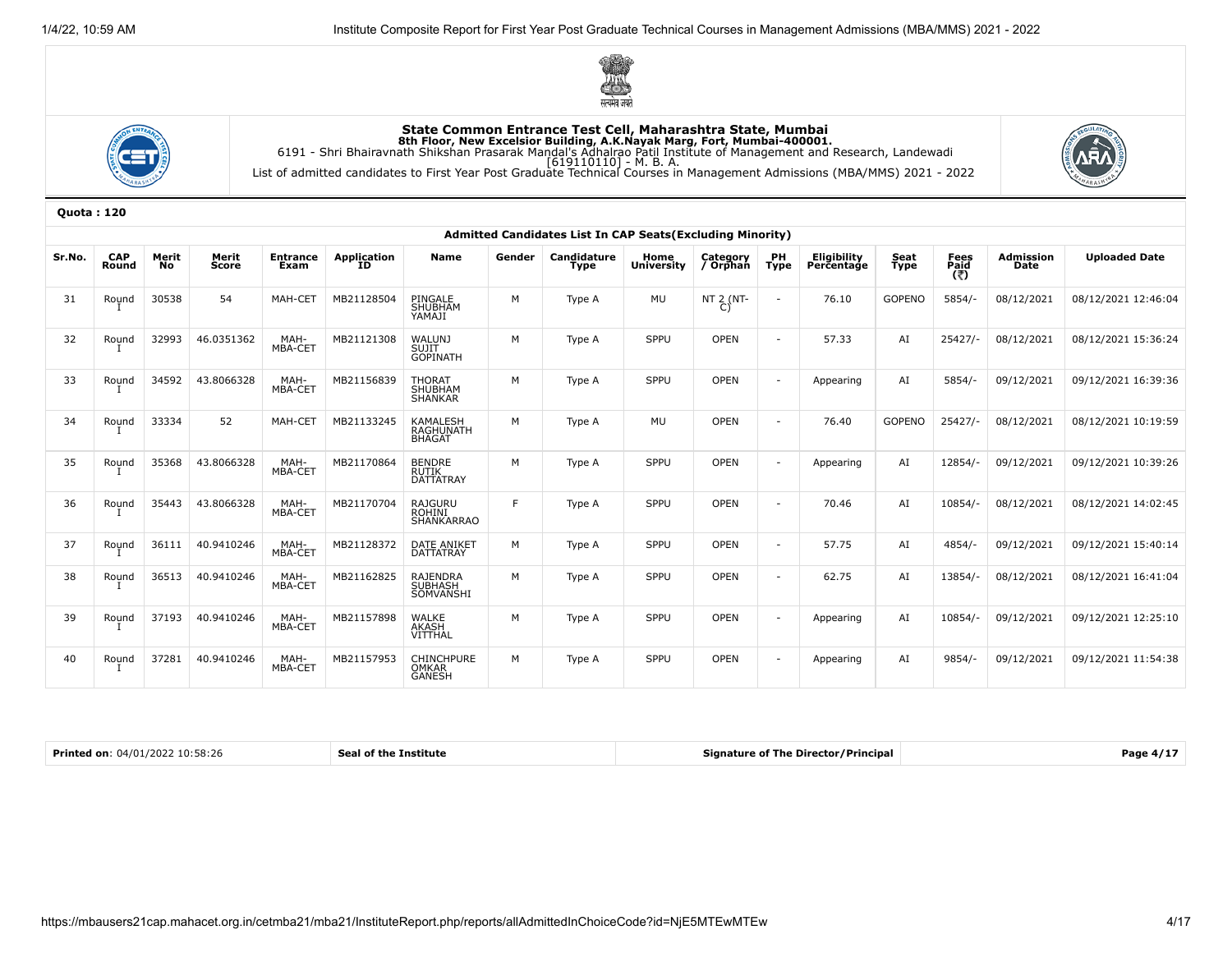





|        | Admitted Candidates List In CAP Seats (Excluding Minority) |             |                |                         |                          |                                         |        |                            |                           |                      |                          |                           |               |                     |                          |                      |
|--------|------------------------------------------------------------|-------------|----------------|-------------------------|--------------------------|-----------------------------------------|--------|----------------------------|---------------------------|----------------------|--------------------------|---------------------------|---------------|---------------------|--------------------------|----------------------|
| Sr.No. | <b>CAP</b><br>Round                                        | Merit<br>No | Merit<br>Score | <b>Entrance</b><br>Exam | <b>Application</b><br>ID | <b>Name</b>                             | Gender | Candidature<br><b>Type</b> | Home<br><b>University</b> | Category<br>/ Orphan | PH<br><b>Type</b>        | Eligibility<br>Percentage | Seat<br>Type  | Fees<br>Paid<br>(₹) | <b>Admission</b><br>Date | <b>Uploaded Date</b> |
| 41     | Round                                                      | 37635       | 37.9554481     | MAH-<br>MBA-CET         | MB21132983               | TODKAR<br>TEJAL<br><b>SOMNATH</b>       | E      | Type A                     | SPPU                      | <b>OPEN</b>          | $\sim$                   | Appearing                 | AI            | 10000/              | 07/12/2021               | 07/12/2021 12:44:44  |
| 42     | Round                                                      | 37676       | 37.9554481     | MAH-<br>MBA-CET         | MB21103011               | <b>KOKANE</b><br><b>SUJIT BABAN</b>     | M      | Type A                     | SPPU                      | <b>OPEN</b>          | $\overline{\phantom{a}}$ | 51.00                     | AI            | $5000/-$            | 07/12/2021               | 07/12/2021 16:38:15  |
| 43     | Round                                                      | 37952       | 37.9554481     | MAH-<br>MBA-CET         | MB21153183               | CHIKHALE<br><b>POOJAN</b><br>RAJENDRA   | M      | Type A                     | SPPU                      | <b>OPEN</b>          | $\sim$                   | Appearing                 | AI            | 25427/-             | 07/12/2021               | 07/12/2021 14:15:58  |
| 44     | Round                                                      | 36110       | 50             | MAH-CET                 | MB21111457               | SHELAR<br>GITANJALI<br>BHAUSAHEB        | F      | Type A                     | SPPU                      | OBC                  | $\sim$                   | 79.58                     | <b>GOBCH</b>  | 15000/-             | 07/12/2021               | 07/12/2021 12:29:04  |
| 45     | Round                                                      | 38223       | 37.9554481     | MAH-<br>MBA-CET         | MB21148502               | KARANDE<br>VAIBHAV<br><b>VILAS</b>      | M      | Type A                     | SPPU                      | <b>OPEN</b>          | $\overline{a}$           | 56.33                     | AI            | $5854/-$            | 09/12/2021               | 09/12/2021 10:29:35  |
| 46     | Round                                                      | 39227       | 34.9335175     | MAH-<br>MBA-CET         | MB21133005               | <b>DAREKAR</b><br>KETAKI<br>SACHIN      | F.     | Type A                     | SPPU                      | <b>OPEN</b>          | $\sim$                   | Appearing                 | AI            | 15000/-             | 07/12/2021               | 07/12/2021 12:46:35  |
| 47     | Round                                                      | 39296       | 34.9335175     | MAH-<br>MBA-CET         | MB21155017               | JADHAV<br>DIGVIJAY<br>PRADEEP           | м      | Type A                     | SPPU                      | <b>OPEN</b>          | $\sim$                   | Appearing                 | AI            | $25427/-$           | 07/12/2021               | 07/12/2021 15:28:02  |
| 48     | Round                                                      | 39917       | 34.9335175     | MAH-<br>MBA-CET         | MB21138375               | VARMA<br>MANOJ<br><b>DEVRAJ</b>         | M      | Type A                     | SPPU                      | <b>OPEN</b>          | $\overline{\phantom{a}}$ | 66.05                     | AI            | 16854/-             | 08/12/2021               | 08/12/2021 17:47:16  |
| 49     | Round                                                      | 39199       | 48             | MAH-CET                 | MB21167538               | <b>GHOIRAT</b><br><b>TEJAS</b><br>VAMAN | M      | Type A                     | SPPU                      | <b>ST</b>            | $\sim$                   | Appearing                 | <b>GSTH</b>   | 1000/               | 07/12/2021               | 07/12/2021 10:59:05  |
| 50     | Round                                                      | 41171       | 47             | MAH-CET                 | MB21162426               | SHETE<br>TRUPTI<br><b>DASHARATH</b>     | E      | Type A                     | MU                        | <b>OPEN</b>          | $\sim$                   | 58.29                     | <b>GOPENO</b> | 15854/-             | 09/12/2021               | 09/12/2021 11:13:15  |

| <b>Printe</b><br>74/01<br>ワロン<br>on<br>58:Zb | с.<br>тпе | <sup></sup> /Principa<br>Dire<br>ີາ†ure ∩t .<br>:tor/<br>l ne | 'аое<br>. |
|----------------------------------------------|-----------|---------------------------------------------------------------|-----------|
|                                              |           |                                                               |           |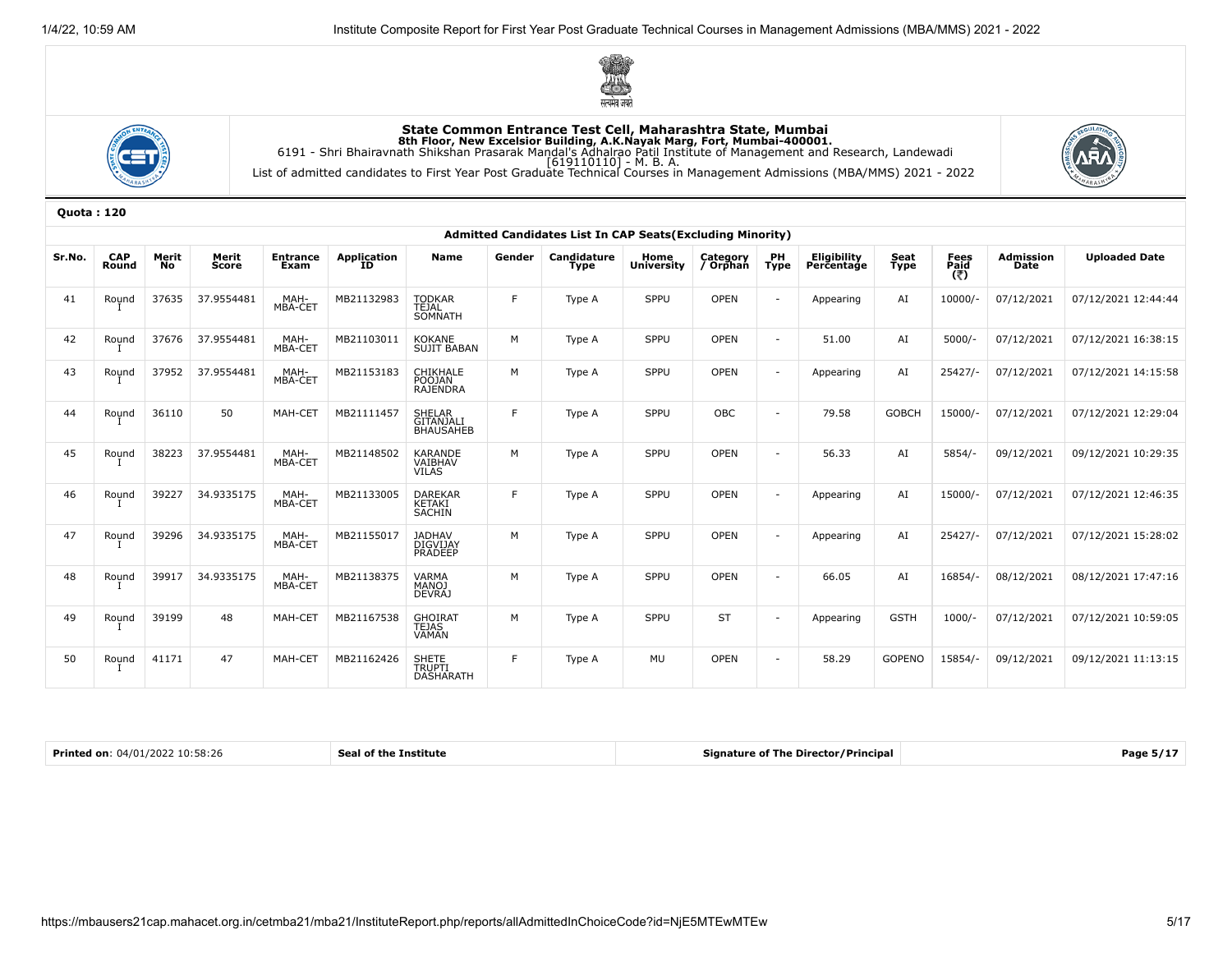





|        | <b>Admitted Candidates List In CAP Seats (Excluding Minority)</b> |                    |                |                         |                          |                                              |        |                            |                           |                      |                          |                           |               |                             |                                 |                      |
|--------|-------------------------------------------------------------------|--------------------|----------------|-------------------------|--------------------------|----------------------------------------------|--------|----------------------------|---------------------------|----------------------|--------------------------|---------------------------|---------------|-----------------------------|---------------------------------|----------------------|
| Sr.No. | <b>CAP</b><br>Round                                               | Merit<br><b>No</b> | Merit<br>Score | <b>Entrance</b><br>Exam | <b>Application</b><br>ÏĎ | <b>Name</b>                                  | Gender | Candidature<br><b>Type</b> | Home<br><b>University</b> | Category<br>/ Orphan | PH<br><b>Type</b>        | Eligibility<br>Percentage | Seat<br>Type  | <b>Fees<br/>Paid</b><br>(₹) | <b>Admission</b><br><b>Date</b> | <b>Uploaded Date</b> |
| 51     | Round                                                             | 41624              | 46             | MAH-CET                 | MB21111808               | <b>CHOUGULE</b><br>SHITAL<br><b>BHANUDAS</b> | F      | Type A                     | <b>MU</b>                 | NT 2 (NT-            | $\sim$                   | 77.60                     | <b>GOPENO</b> | 5854/                       | 07/12/2021                      | 07/12/2021 13:26:46  |
| 52     | Round                                                             | 42086              | 46             | MAH-CET                 | MB21161211               | TUSHAR<br>PRAKASH<br><b>DESHMUKH</b>         | м      | Type A                     | <b>NMU</b>                | OPEN                 | $\overline{\phantom{a}}$ | 55.00                     | <b>GOPENO</b> | 10854/-                     | 08/12/2021                      | 08/12/2021 15:56:15  |
| 53     | Round                                                             | 42828              | 45             | MAH-CET                 | MB21132783               | <b>RUSHIKESH</b><br>ATMARAM<br>SHEWALE       | M      | Type A                     | <b>SGBAU</b>              | OBC                  | $\overline{\phantom{a}}$ | 70.41                     | <b>GOPENO</b> | $25427/-$                   | 09/12/2021                      | 09/12/2021 14:48:04  |
| 54     | Round                                                             | 42948              | 45             | MAH-CET                 | MB21161904               | <b>KURHADE</b><br>RUTUJA SAVKAR              | E      | Type A                     | <b>MU</b>                 | <b>OPEN</b>          | $\overline{\phantom{a}}$ | 65.00                     | <b>GOPENO</b> | 10854/-                     | 08/12/2021                      | 08/12/2021 18:27:18  |
| 55     | Round                                                             | 46480              | 43             | MAH-CET                 | MB21140808               | RANPISE MANOJ<br><b>BHAGINATH</b>            | M      | Type A                     | SPPU                      | SC                   | $\overline{\phantom{a}}$ | 53.50                     | <b>GSCH</b>   | $1000/-$                    | 09/12/2021                      | 09/12/2021 13:04:13  |
| 56     | Round                                                             | 47922              | 41             | MAH-CET                 | MB21128010               | <b>BAIRAGI POOJA</b><br>PRADEEP              | F.     | Type A                     | SPPU                      | NT 1 (NT-<br>B)      |                          | 60.00                     | <b>GNTBH</b>  | 5854/                       | 09/12/2021                      | 09/12/2021 10:21:35  |
| 57     | Round                                                             | 50475              | 38             | MAH-CET                 | MB21133374               | DAREKAR ROHIT<br>RAMESH                      | M      | Type A                     | SPPU                      | <b>OBC</b>           | $\sim$                   | Appearing                 | <b>GOBCH</b>  | 5854/-                      | 09/12/2021                      | 09/12/2021 10:43:18  |
| 58     | Round                                                             | 50779              | 38             | MAH-CET                 | MB21120590               | ABHANG<br>PRADNYA<br><b>KRUSHNA</b>          | E      | Type A                     | SPPU                      | <b>SC</b>            |                          | 60.00                     | <b>GSCH</b>   | $1000/-$                    | 08/12/2021                      | 08/12/2021 13:51:17  |
| 59     | Round                                                             | 50983              | 38             | MAH-CET                 | MB21153530               | <b>UNKULE TUSHAR</b><br><b>RAJENDRA</b>      | M      | Type A                     | SPPU                      | <b>OBC</b>           | $\sim$                   | Appearing                 | <b>GOBCH</b>  | 4854/-                      | 09/12/2021                      | 09/12/2021 14:57:15  |
| 60     | Round                                                             | 51461              | 37             | MAH-CET                 | MB21161249               | KISHOR<br>DNYANESHWAR<br><b>JONDHALE</b>     | M      | Type A                     | SPPU                      | OBC                  | $\overline{\phantom{a}}$ | 51.42                     | <b>GOBCH</b>  | $25427/-$                   | 08/12/2021                      | 08/12/2021 13:11:45  |

| Printed on:<br>$04/01/2022$ 10:58:26 | f the Institute<br>$-1$ | <b>Signature of The Director/Principa</b> | Page 671.<br>ю. |
|--------------------------------------|-------------------------|-------------------------------------------|-----------------|
|--------------------------------------|-------------------------|-------------------------------------------|-----------------|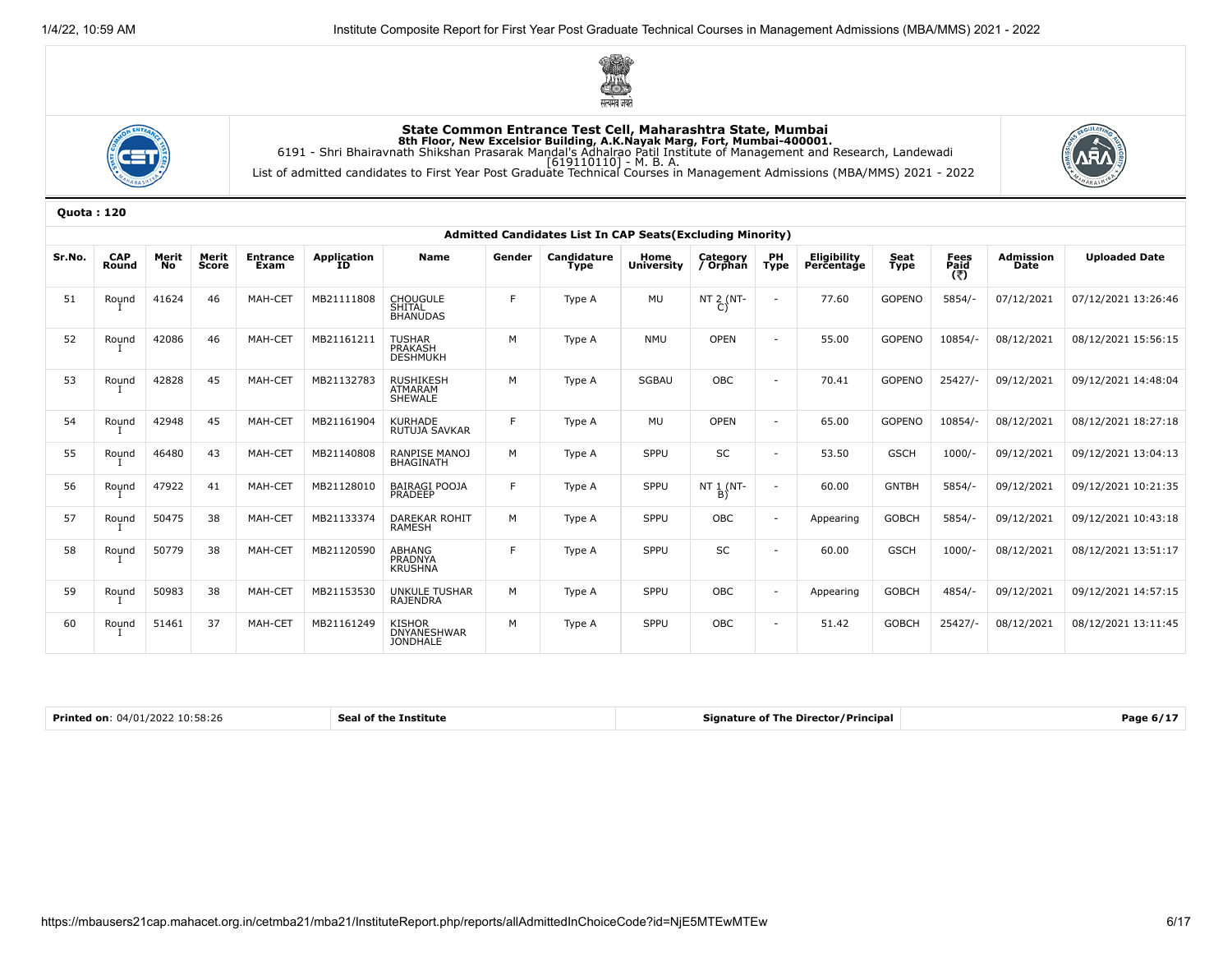





|        |                     |                    |                |                         |                          |                                                  |        | Admitted Candidates List In CAP Seats (Excluding Minority) |                           |                    |                   |                                  |                  |                     |                                 |                      |
|--------|---------------------|--------------------|----------------|-------------------------|--------------------------|--------------------------------------------------|--------|------------------------------------------------------------|---------------------------|--------------------|-------------------|----------------------------------|------------------|---------------------|---------------------------------|----------------------|
| Sr.No. | <b>CAP</b><br>Round | Merit<br><b>No</b> | Merit<br>Score | <b>Entrance</b><br>Exam | <b>Application</b><br>ID | <b>Name</b>                                      | Gender | Candidature<br><b>Type</b>                                 | Home<br><b>University</b> | Category<br>Orphan | PH<br><b>Type</b> | <b>Eligibility</b><br>Percentage | <b>Seat Type</b> | Fees<br>Paid<br>(₹) | <b>Admission</b><br><b>Date</b> | <b>Uploaded Date</b> |
| 61     | Round               | 51933              | 36             | MAH-CET                 | MB21168198               | <b>GADE KEDAR</b><br><b>MANGESH</b>              | M      | Type A                                                     | SPPU                      | OBC                | $\sim$            | Appearing                        | <b>GOBCH</b>     | $25427/-$           | 08/12/2021                      | 08/12/2021 16:18:13  |
| 62     | Round               | 52813              | 34             | MAH-CET                 | MB21101884               | <b>HILE SHEETAL</b><br><b>DUNDA</b>              | F.     | Type A                                                     | SPPU                      | <b>ST</b>          | $\sim$            | 72.67                            | <b>GSTH</b>      | 1000/               | 07/12/2021                      | 07/12/2021 13:10:21  |
| 63     | Round               | 54550              | 10             | MAH-CET                 | MB21148018               | MANDLIK POOJA<br>PANDURANG                       | F.     | Type A                                                     | SPPU                      | OBC                | $\sim$            | 68.79                            | <b>GOBCH</b>     | 5000/               | 08/12/2021                      | 08/12/2021 17:13:16  |
| 64     | Round               | 7095               | 82             | MAH-CET                 | MB21149159               | RADHIKA<br><b>DNYANESHWAR</b><br><b>BHALERAO</b> | F.     | Type A                                                     | <b>SGBAU</b>              | OPEN               | $\sim$            | 74.80                            | <b>GOPENO</b>    | $6000/-$            | 21/12/2021                      | 21/12/2021 16:16:49  |
| 65     | Round<br>и          | 25664              | 57             | MAH-CET                 | MB21133757               | <b>MEDGE KANCHAN</b><br><b>GULAB</b>             | F.     | Type A                                                     | SPPU                      | OPEN               | $\sim$            | 79.33                            | <b>GOPENH</b>    | $10000/-$           | 21/12/2021                      | 21/12/2021 12:04:31  |
| 66     | Round<br>п          | 37119              | 49             | MAH-CET                 | MB21119578               | <b>TAWHARE SAYALI</b><br>SANJAY                  | F.     | Type A                                                     | SPPU                      | <b>OPEN</b>        | $\sim$            | Appearing                        | <b>GOPENH</b>    | 10854/-             | 20/12/2021                      | 20/12/2021 10:51:17  |
| 67     | Round               | 37382              | 49             | MAH-CET                 | MB21136408               | CHIKHALE<br>RUSHIKESH<br>SANTOSH                 | M      | Type A                                                     | SPPU                      | OPEN               | $\sim$            | 63.17                            | <b>GOPENH</b>    | 15000/-             | 20/12/2021                      | 20/12/2021 12:33:35  |
| 68     | Round<br>Н          | 38154              | 49             | MAH-CET                 | MB21161821               | <b>WANI SANJAY</b><br>PRAMOD                     | M      | Type A                                                     | SPPU                      | <b>OPEN</b>        | $\sim$            | 61.18                            | <b>PWDOPENH</b>  | 19854/-             | 21/12/2021                      | 21/12/2021 15:24:52  |
| 69     | Round               | 38251              | 49             | MAH-CET                 | MB21144509               | <b>CHAVAN ROHIT</b><br><b>KAILAS</b>             | M      | Type A                                                     | SPPU                      | <b>OPEN</b>        | $\sim$            | Appearing                        | <b>PWDOPENH</b>  | 10854/-             | 21/12/2021                      | 21/12/2021 14:20:10  |
| 70     | Round               | 38283              | 48             | MAH-CET                 | MB21148844               | <b>SHAMAL</b><br><b>HARISHCHANDRA</b><br>WALASE  | F.     | Type A                                                     | SPPU                      | <b>OPEN</b>        | $\sim$            | 75.17                            | <b>PWDOPENH</b>  | 10000/-             | 20/12/2021                      | 20/12/2021 14:52:29  |

| Printed on: 04/01/2022 10:58:26 | <b>Seal of the Institute</b> | <b>Signature of The Director/Principal</b> | Page 7/17 |
|---------------------------------|------------------------------|--------------------------------------------|-----------|
|                                 |                              |                                            |           |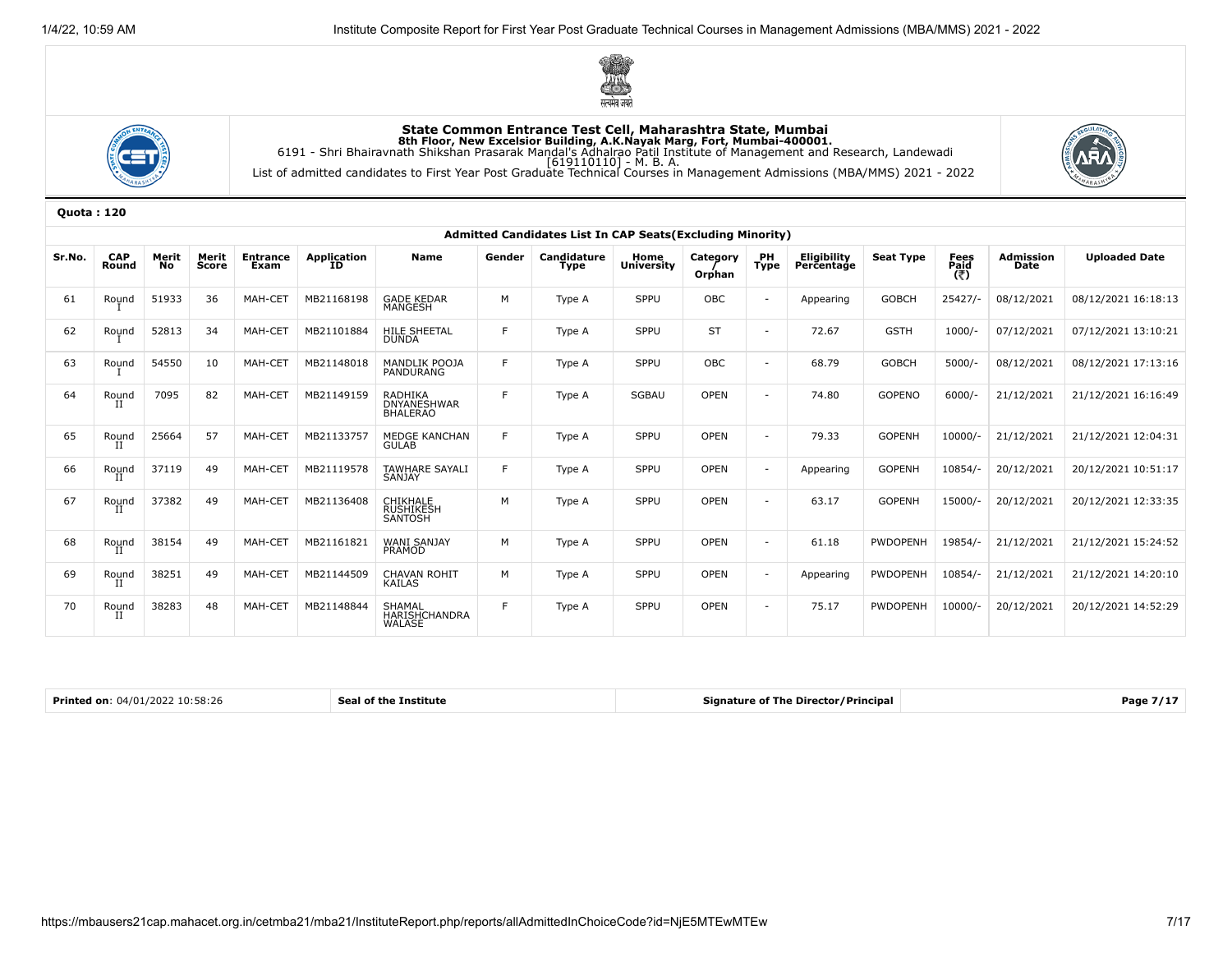





|        |                     |                    |                |                         |                   |                                            |        | Admitted Candidates List In CAP Seats (Excluding Minority) |                           |                      |                          |                                  |                     |                     |                          |                      |
|--------|---------------------|--------------------|----------------|-------------------------|-------------------|--------------------------------------------|--------|------------------------------------------------------------|---------------------------|----------------------|--------------------------|----------------------------------|---------------------|---------------------|--------------------------|----------------------|
| Sr.No. | <b>CAP</b><br>Round | Merit<br><b>No</b> | Merit<br>Score | <b>Entrance</b><br>Exam | Application<br>ID | <b>Name</b>                                | Gender | Candidature<br>Type                                        | Home<br><b>University</b> | Category<br>/ Orphan | <b>PH</b><br><b>Type</b> | <b>Eligibility</b><br>Percentage | <b>Seat</b><br>Type | Fees<br>Paid<br>(₹) | <b>Admission</b><br>Date | <b>Uploaded Date</b> |
| 71     | Round               | 38889              | 48             | MAH-CET                 | MB21170066        | CHAUDHARI<br>YADUNATH                      | M      | Type A                                                     | SPPU                      | <b>OPEN</b>          | $\overline{\phantom{a}}$ | 56.92                            | <b>GSTH</b>         | 15854/              | 18/12/2021               | 18/12/2021 14:02:58  |
| 72     | Round               | 39003              | 48             | MAH-CET                 | MB21152000        | <b>DHIRAJ GANESH</b><br><b>BAJAD</b>       | M      | Type A                                                     | SGBAU                     | <b>OPEN</b>          | $\sim$                   | Appearing                        | <b>GOPENO</b>       | 10854/-             | 19/12/2021               | 19/12/2021 14:14:15  |
| 73     | Round               | 39359              | 48             | MAH-CE1                 | MB21123457        | <b>THORAT MANSI</b><br><b>DNYANESHWAR</b>  | F.     | Type A                                                     | SPPU                      | <b>OPEN</b>          | $\sim$                   | Appearing                        | <b>GNTAH</b>        | 25427/              | 19/12/2021               | 19/12/2021 11:48:56  |
| 74     | Round               | 39414              | 48             | MAH-CE1                 | MB21154921        | <b>BANGAR SONALI</b><br>RAGHUNATH          | F.     | Type A                                                     | SPPU                      | <b>OPEN</b>          | $\overline{\phantom{a}}$ | 80.26                            | <b>GNTBH</b>        | 17250/-             | 20/12/2021               | 20/12/2021 14:40:13  |
| 75     | Round               | 40845              | 47             | MAH-CET                 | MB21162601        | <b>GHEWADE</b><br>ANIKET<br><b>BHAGWAN</b> | M      | Type A                                                     | SPPU                      | <b>OPEN</b>          | $\sim$                   | Appearing                        | <b>GOBCH</b>        | 10854/-             | 21/12/2021               | 21/12/2021 15:26:52  |
| 76     | Round               | 41204              | 47             | MAH-CET                 | MB21167908        | GAIKWAD<br>SHUBHAM<br>DATTATRAY            | M      | Type A                                                     | SPPU                      | <b>OPEN</b>          | $\sim$                   | Appearing                        | <b>GOBCH</b>        | $10000/-$           | 21/12/2021               | 21/12/2021 16:00:49  |
| 77     | Round               | 41227              | 47             | MAH-CET                 | MB21143750        | <b>GAWADE YASH</b><br><b>SANTOSH</b>       | M      | Type A                                                     | SPPU                      | <b>OPEN</b>          | $\sim$                   | 50.13                            | ORPHAN              | $0/-$               | 21/12/2021               | 21/12/2021 16:08:17  |
| 78     | Round<br>II         | 41394              | 46             | MAH-CET                 | MB21137971        | BANGAR KETAN<br>SOPAN                      | M      | Type A                                                     | SPPU                      | <b>OPEN</b>          | $\sim$                   | 72.62                            | <b>GNTDH</b>        | 10000/-             | 20/12/2021               | 20/12/2021 12:31:37  |
| 79     | Round               | 41585              | 46             | MAH-CET                 | MB21161789        | SABALE PRACHI<br>SANJAY                    | F.     | Type A                                                     | SPPU                      | <b>OPEN</b>          | $\sim$                   | Appearing                        | <b>GOBCH</b>        | 10854/-             | 21/12/2021               | 21/12/2021 15:13:50  |
| 80     | Round               | 42119              | 46             | MAH-CET                 | MB21160079        | <b>SAGAR</b><br>DATTATRAY<br><b>THORAT</b> | M      | Type A                                                     | SPPU                      | <b>OPEN</b>          | $\overline{\phantom{a}}$ | 62.32                            | <b>GNTAH</b>        | $25427/-$           | 20/12/2021               | 20/12/2021 11:28:03  |

| 0.4/01/202<br>! 10:58:26<br>$\blacksquare$ Printed on: $\lhd$<br><b>Institute</b><br>Sea<br>of the<br>the contract of the contract of the contract of the contract of the contract of the contract of the contract of | <b>Signature of The Director/Principal</b> | . <i>.</i><br>Page 87. |
|-----------------------------------------------------------------------------------------------------------------------------------------------------------------------------------------------------------------------|--------------------------------------------|------------------------|
|-----------------------------------------------------------------------------------------------------------------------------------------------------------------------------------------------------------------------|--------------------------------------------|------------------------|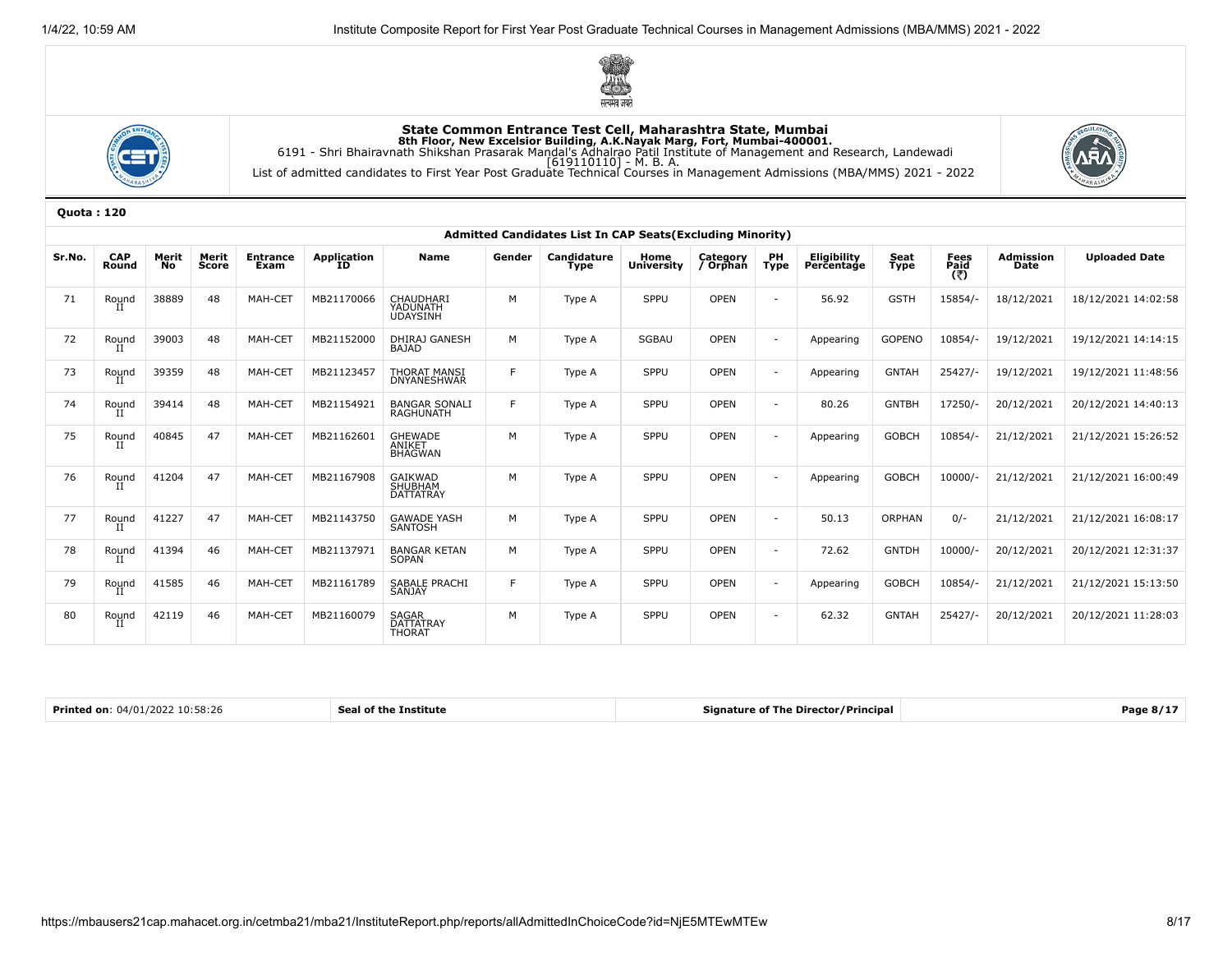





|        |                     |             |                |                         |                           |                                               |        | Admitted Candidates List In CAP Seats (Excluding Minority) |                           |                      |                          |                                  |                     |                     |                          |                      |
|--------|---------------------|-------------|----------------|-------------------------|---------------------------|-----------------------------------------------|--------|------------------------------------------------------------|---------------------------|----------------------|--------------------------|----------------------------------|---------------------|---------------------|--------------------------|----------------------|
| Sr.No. | <b>CAP</b><br>Round | Merit<br>No | Merit<br>Score | <b>Entrance</b><br>Exam | <b>Application</b><br>TD. | <b>Name</b>                                   | Gender | <b>Candidature</b><br><b>Type</b>                          | Home<br><b>University</b> | Category<br>/ Orphan | PH<br><b>Type</b>        | <b>Eligibility</b><br>Percentage | Seat<br><b>Type</b> | Fees<br>Paid<br>(き) | <b>Admission</b><br>Date | <b>Uploaded Date</b> |
| 81     | Round               | 43200       | 45             | MAH-CET                 | MB21154422                | YADAV<br>MONIKA<br>SURESH                     | E      | Type A                                                     | SPPU                      | OPEN                 | $\sim$                   | Appearing                        | <b>GOBCH</b>        | $25427/-$           | 18/12/2021               | 18/12/2021 14:01:35  |
| 82     | Round<br>П          | 44216       | 44             | MAH-CET                 | MB21159467                | PATHAN ARBAJ<br>AJIJBHAI                      | M      | Type A                                                     | SPPU                      | OPEN                 | $\sim$                   | Appearing                        | <b>GOBCH</b>        | 15000/              | 20/12/2021               | 20/12/2021 15:03:37  |
| 83     | Round<br>П          | 46641       | 21.8560561     | MAH-<br>MBA-CET         | MB21163577                | SHAIKH<br>BASHID<br>SHAFEEODDIN               | M      | Type A                                                     | SPPU                      | <b>OPEN</b>          | $\blacksquare$           | Appearing                        | AI                  | 10854/-             | 19/12/2021               | 19/12/2021 13:42:47  |
| 84     | Round<br>П          | 46647       | 21.8560561     | MAH-<br>MBA-CET         | MB21121347                | GUPTA ANKITA<br>SHRIVIJAY                     | F      | Type A                                                     | <b>SPPU</b>               | OPEN                 | ٠                        | 81.33                            | AI                  | $10000/-$           | 21/12/2021               | 21/12/2021 11:38:50  |
| 85     | Round<br>П          | 44691       | 44             | MAH-CET                 | MB21161560                | <b>SHRADDHA</b><br>SUNIL<br><b>GADHAVE</b>    | F.     | Type A                                                     | <b>MU</b>                 | <b>OPEN</b>          | $\overline{a}$           | 57.70                            | <b>GNTCO</b>        | 13854/-             | 19/12/2021               | 19/12/2021 13:27:45  |
| 86     | Round<br>П          | 45608       | 44             | MAH-CET                 | MB21140021                | KHANDAGALE<br><b>GAURAV</b><br>RAMKRUSHNA     | M      | Type A                                                     | <b>SGBAU</b>              | SC                   | $\blacksquare$           | 62.81                            | <b>GSCO</b>         | $1000/-$            | 20/12/2021               | 20/12/2021 16:37:25  |
| 87     | Round<br>П          | 46320       | 43             | MAH-CET                 | MB21166856                | <b>RAJKUWAR</b><br><b>ATUL</b><br>PURUSHOTTAM | M      | Type A                                                     | <b>SGBAU</b>              | OBC                  | $\sim$                   | 50.00                            | <b>GOBCO</b>        | 10854/-             | 19/12/2021               | 19/12/2021 14:19:03  |
| 88     | Round<br>Н          | 47014       | 42             | MAH-CET                 | MB21144909                | <b>KHANDRE</b><br><b>PRUTHVIRAJ</b><br>SUNIL  | M      | Type A                                                     | SPPU                      | NT 3 (NT-<br>Dì      | $\overline{a}$           | 65.33                            | <b>GNTDH</b>        | $5854/-$            | 20/12/2021               | 20/12/2021 16:00:20  |
| 89     | Round<br>Н          | 47195       | 42             | MAH-CET                 | MB21136634                | <b>SABLE DATTU</b><br><b>GANESH</b>           | M      | Type A                                                     | <b>DBAMU</b>              | <b>OPEN</b>          | $\sim$                   | 74.90                            | <b>GOBCO</b>        | 13354/-             | 19/12/2021               | 19/12/2021 12:48:02  |
| 90     | Round<br>п          | 48914       | 40             | MAH-CET                 | MB21102133                | KARTIK<br>RAMBABU<br><b>HUMBAD</b>            | M      | Type A                                                     | <b>NMU</b>                | OBC                  | $\overline{\phantom{a}}$ | Appearing                        | <b>GOBCO</b>        | 9854/               | 21/12/2021               | 21/12/2021 11:04:40  |

| Printed on: $04/01/2022$ $10:58:26$ | <b>Seal of the Institute</b> | Signature of The Director/Principal | Page 9/1 |
|-------------------------------------|------------------------------|-------------------------------------|----------|
|                                     |                              |                                     |          |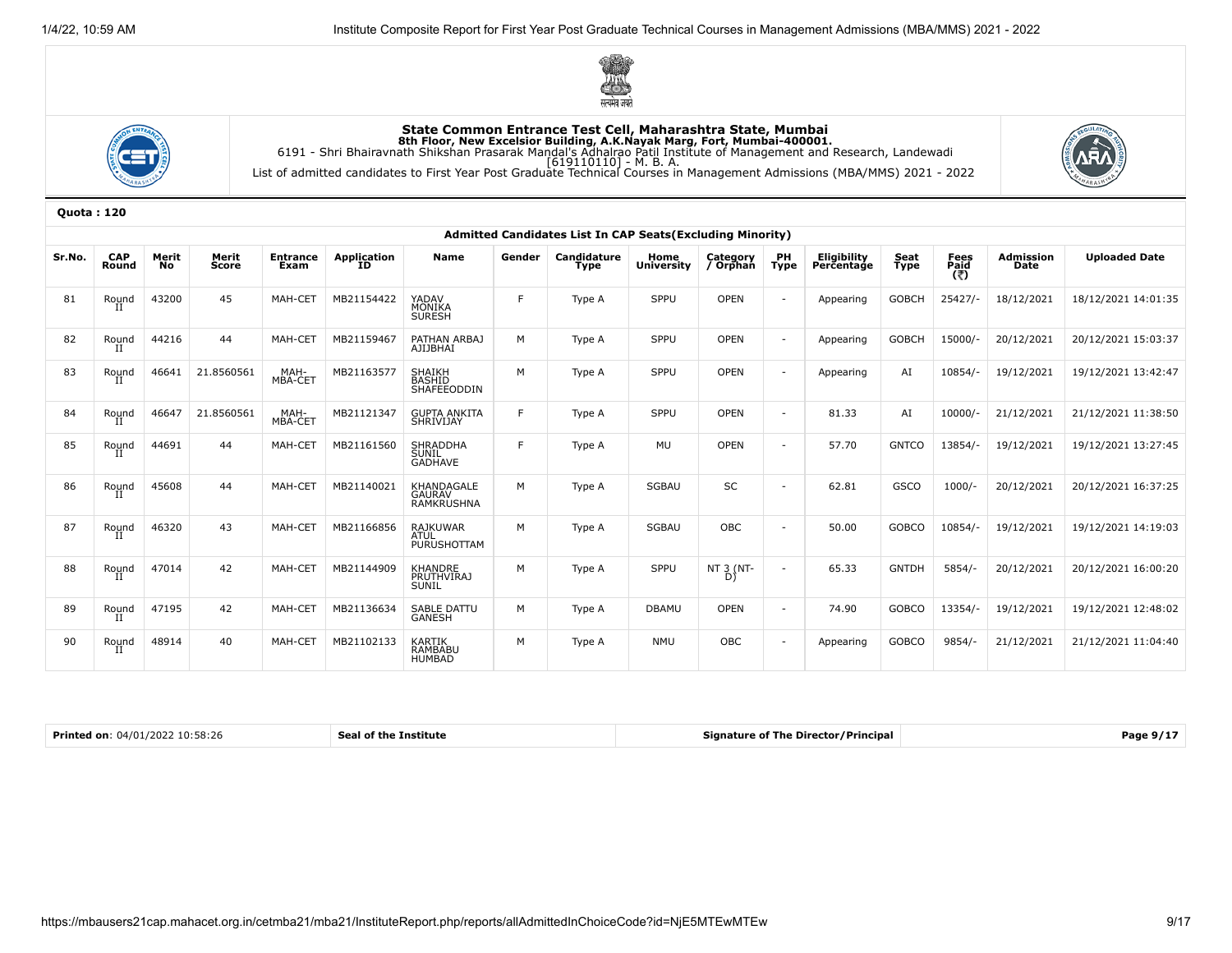





|        | Admitted Candidates List In CAP Seats (Excluding Minority) |                    |                |                         |                   |                                                |        |                     |                           |                      |                          |                           |              |              |                          |                      |
|--------|------------------------------------------------------------|--------------------|----------------|-------------------------|-------------------|------------------------------------------------|--------|---------------------|---------------------------|----------------------|--------------------------|---------------------------|--------------|--------------|--------------------------|----------------------|
| Sr.No. | CAP<br>Round                                               | Merit<br><b>No</b> | Merit<br>Score | <b>Entrance</b><br>Exam | Application<br>ID | <b>Name</b>                                    | Gender | Candidature<br>Type | Home<br><b>University</b> | Category<br>' Orphan | PH<br><b>Type</b>        | Eligibility<br>Percentage | Seat<br>Type | Fees<br>Paid | <b>Admission</b><br>Date | <b>Uploaded Date</b> |
| 91     | Round                                                      | 50189              | 39             | MAH-CET                 | MB21163460        | KAMBLE KARUNA<br>KUNDALIK                      |        | Type A              | SPPU                      | <b>SC</b>            | $\overline{\phantom{0}}$ | 53.42                     | <b>GSCH</b>  | $1000/-$     | 21/12/2021               | 21/12/2021 12:49:00  |
| 92     | Round                                                      | 52357              | 35             | MAH-CET                 | MB21155137        | <b>SUVARNA</b><br>SHESHERAV<br><b>ZINJURDE</b> |        | Type A              | SPPU                      | <b>SC</b>            | $\overline{\phantom{a}}$ | 60.08                     | <b>GSCH</b>  | $1000/-$     | 21/12/2021               | 21/12/2021 13:25:23  |
| 93     | Round                                                      | 54485              | 19             | MAH-CET                 | MB21126285        | <b>SHIRSATH</b><br>LAXMIKANT<br>RAJENDRA       | м      | Type A              | <b>NMU</b>                | <b>SBC</b>           | $\overline{\phantom{0}}$ | 75.00                     | <b>GOBCO</b> | $5000/-$     | 21/12/2021               | 21/12/2021 14:02:35  |

| Printed on: $04/01/2022$ 10:58:26<br><b>Signature of The Director/Principal</b><br><b>Seal of the Institute</b> |  |  |  | Page 10/17 |
|-----------------------------------------------------------------------------------------------------------------|--|--|--|------------|
|-----------------------------------------------------------------------------------------------------------------|--|--|--|------------|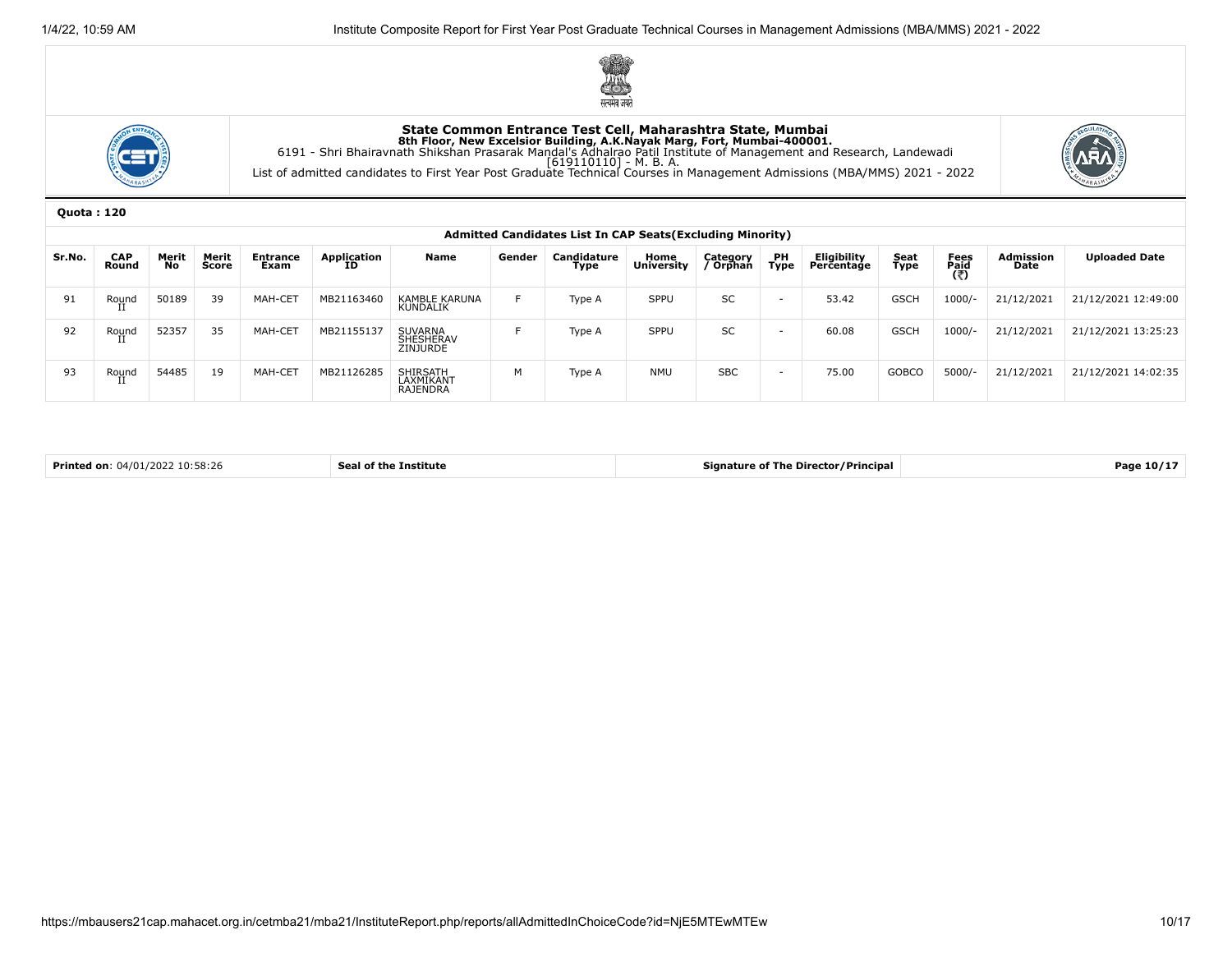





|        | Admitted Candidates List In Against CAP Vacancies (Excluding Minority) |                |                |                         |                          |                                          |        |                     |                           |                      |                   |                                  |                     |                     |                          |                      |
|--------|------------------------------------------------------------------------|----------------|----------------|-------------------------|--------------------------|------------------------------------------|--------|---------------------|---------------------------|----------------------|-------------------|----------------------------------|---------------------|---------------------|--------------------------|----------------------|
| Sr.No. | <b>CAP</b><br>Round                                                    | Merit<br>No.   | Merit<br>Score | <b>Entrance</b><br>Exam | <b>Application</b><br>ID | <b>Name</b>                              | Gender | Candidature<br>Type | Home<br><b>University</b> | Category<br>/ Orphan | PH<br><b>Type</b> | <b>Eligibility</b><br>Percentage | Seat<br><b>Type</b> | Fees<br>Paid<br>(₹) | <b>Admission</b><br>Date | <b>Uploaded Date</b> |
| 94     | IL                                                                     | $\overline{4}$ | 29.5440293     | MAH-CET                 | MB21107193               | <b>MALWADE AMOL</b><br><b>NANDKUMAR</b>  | M      | Type A              | SPPU                      | <b>OPEN</b>          | $\sim$            | 59.09                            | <b>ACAP</b>         | $25427/-$           | 28/12/2021               | 28/12/2021 16:16:37  |
| 95     | IL                                                                     | 8              | 58.1219497     | MAH-CET                 | MB21146797               | NAIKADE POOJA<br><b>BHAGACHANDRA</b>     | F.     | Type A              | SPPU                      | OPEN                 | $\overline{a}$    | 64.75                            | <b>ACAP</b>         | $25427/-$           | 29/12/2021               | 29/12/2021 11:39:59  |
| 96     | IL                                                                     | 24499          | 60.3949868     | MAH-<br>MBA-CET         | MB21120821               | ERANDE RUTUJA<br>VITTHAL                 | F.     | Type A              | SPPU                      | <b>OPEN</b>          |                   | Appearing                        | <b>ACAP</b>         | $25427/-$           | 28/12/2021               | 28/12/2021 15:52:36  |
| 97     | IL                                                                     | 30893          | 50.864772      | MAH-<br>MBA-CET         | MB21165422               | PRATIK<br>MACHHINDRA<br><b>BHOR</b>      | M      | Type A              | SPPU                      | <b>OPEN</b>          | $\sim$            | 61.88                            | <b>ACAP</b>         | 10854/-             | 29/12/2021               | 29/12/2021 16:14:11  |
| 98     | IL                                                                     | 36151          | 40.9410246     | MAH-<br>MBA-CET         | MB21118873               | <b>NISAL VAIBHAV</b><br><b>EKNATH</b>    | M      | Type A              | SPPU                      | <b>OPEN</b>          | $\overline{a}$    | 65.25                            | <b>ACAP</b>         | $5000/-$            | 29/12/2021               | 30/12/2021 13:56:38  |
| 99     | IL                                                                     | 46905          | 21.8560561     | MAH-<br>MBA-CET         | MB21123684               | WALUNJ<br>PRAJAKATA<br>BABAJI            | F      | Type A              | SPPU                      | <b>OPEN</b>          |                   | Appearing                        | <b>ACAP</b>         | $25427/-$           | 28/12/2021               | 28/12/2021 16:21:17  |
| 100    | IL                                                                     | 46917          | 21.8560561     | MAH-<br>MBA-CET         | MB21148125               | <b>GUND PALLAVI</b><br><b>JANARDAN</b>   | F      | Type A              | SPPU                      | <b>OPEN</b>          | $\sim$            | 62.67                            | <b>ACAP</b>         | $25427/-$           | 29/12/2021               | 29/12/2021 10:21:41  |
| 101    | IL                                                                     | 48316          | 18.299721      | MAH-<br>MBA-CET         | MB21161657               | MINDE<br>SIDDHESH<br><b>SANJAY</b>       | M      | Type A              | SPPU                      | <b>OPEN</b>          | $\sim$            | 61.33                            | <b>ACAP</b>         | 19000/-             | 29/12/2021               | 30/12/2021 13:15:01  |
| 102    | IL                                                                     | 48463          | 18.299721      | MAH-<br>MBA-CET         | MB21167357               | <b>HANDE</b><br><b>ABHISHEK</b><br>ARJUN | M      | Type A              | SPPU                      | <b>OPEN</b>          | $\overline{a}$    | Appearing                        | <b>ACAP</b>         | $25427/-$           | 28/12/2021               | 28/12/2021 16:50:25  |
| 103    | IL                                                                     | 48927          | 18.299721      | MAH-<br>MBA-CET         | MB21154619               | <b>THORAVE</b><br><b>MAYURI BALU</b>     | F.     | Type A              | SPPU                      | <b>OPEN</b>          |                   | Appearing                        | <b>ACAP</b>         | $25427/-$           | 28/12/2021               | 28/12/2021 16:33:54  |

| 7:58:2<br><b>Printed on</b><br><b>111.</b> | Institute<br>. от | - / Principal<br>: Directoı<br>ianature of<br>- I Ne | Pag |
|--------------------------------------------|-------------------|------------------------------------------------------|-----|
|--------------------------------------------|-------------------|------------------------------------------------------|-----|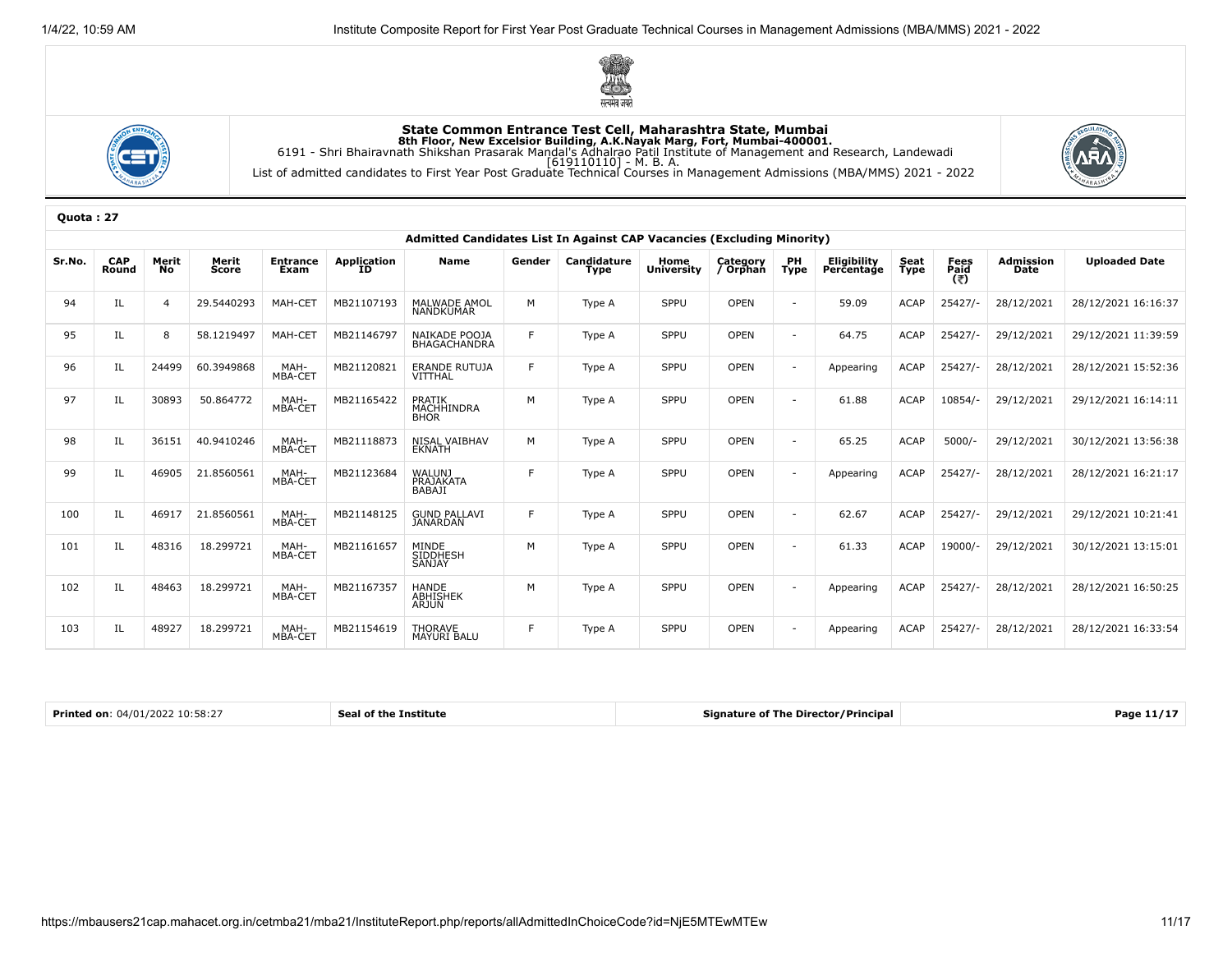





|        | Admitted Candidates List In Against CAP Vacancies (Excluding Minority) |                    |                |                         |                          |                                             |        |                     |                           |                      |            |                           |              |                     |                          |                      |
|--------|------------------------------------------------------------------------|--------------------|----------------|-------------------------|--------------------------|---------------------------------------------|--------|---------------------|---------------------------|----------------------|------------|---------------------------|--------------|---------------------|--------------------------|----------------------|
| Sr.No. | <b>CAP</b><br>Round                                                    | Merit<br><b>No</b> | Merit<br>Score | <b>Entrance</b><br>Exam | <b>Application</b><br>ID | <b>Name</b>                                 | Gender | Candidature<br>Type | Home<br><b>University</b> | Category<br>/ Orphan | PH<br>Type | Eligibility<br>Percentage | Seat<br>Type | Fees<br>Paid<br>(₹) | <b>Admission</b><br>Date | <b>Uploaded Date</b> |
| 104    | IL                                                                     | 49470              | 16.4247607     | MAH-<br>MBA-CET         | MB21147859               | <b>BHOSALE</b><br><b>ANIKET SANJAY</b>      | M      | Type A              | SPPU                      | OPEN                 |            | 56.67                     | <b>ACAP</b>  | $25427/-$           | 29/12/2021               | 29/12/2021 10:30:17  |
| 105    | ΙL                                                                     | 49677              | 16.4247607     | MAH-<br>MBA-CET         | MB21158043               | <b>SAURABH</b><br>GOVIND<br><b>THORAT</b>   | M      | Type A              | SPPU                      | <b>OPEN</b>          |            | 55.00                     | <b>ACAP</b>  | 15854/-             | 29/12/2021               | 29/12/2021 14:23:42  |
| 106    | IL                                                                     | 49855              | 16.4247607     | MAH-<br>MBA-CET         | MB21131757               | <b>SANT</b><br>DAMAYANTI<br><b>SHRIKANT</b> | E      | Type A              | SPPU                      | OPEN                 |            | 56.92                     | <b>ACAP</b>  | $25427/-$           | 29/12/2021               | 29/12/2021 10:19:51  |
| 107    | IL                                                                     | 49865              | 16.4247607     | MAH-<br>MBA-CET         | MB21138984               | RAUT RUTIK<br>SANTOSH                       | M      | Type A              | SPPU                      | <b>OPEN</b>          |            | Appearing                 | <b>ACAP</b>  | $25427/-$           | 29/12/2021               | 29/12/2021 11:20:33  |
| 108    | ΙL                                                                     | 49931              | 16.4247607     | MAH-<br>MBA-CET         | MB21133048               | GAWARE<br><b>ABHISHEK</b><br>CHANDRAKANT    | M      | Type A              | SPPU                      | <b>OPEN</b>          |            | Appearing                 | <b>ACAP</b>  | $25427/-$           | 29/12/2021               | 29/12/2021 14:25:34  |
| 109    | IL                                                                     | 50555              | 14.5479828     | MAH-<br>MBA-CET         | MB21159468               | PADWAL OMKAR<br>VINAYAK                     | M      | Type A              | SPPU                      | <b>OPEN</b>          |            | 62.17                     | <b>ACAP</b>  | $25427/-$           | 28/12/2021               | 28/12/2021 16:37:30  |
| 110    | IL                                                                     | 50847              | 14.5479828     | MAH-<br>MBA-CET         | MB21139037               | NICHIT PRANAV<br>PRAVIN                     | M      | Type A              | SPPU                      | <b>OPEN</b>          |            | Appearing                 | <b>ACAP</b>  | $25427/-$           | 28/12/2021               | 28/12/2021 16:47:07  |
| 111    | IL                                                                     | 51124              | 14.5479828     | MAH-<br>MBA-CET         | MB21121554               | VANAVE<br><b>ROSHAN DILIP</b>               | M      | Type A              | SPPU                      | NT 2 (NT-            |            | Appearing                 | <b>ACAP</b>  | $5854/-$            | 29/12/2021               | 29/12/2021 11:50:12  |
| 112    | IL                                                                     | 51207              | 14.5479828     | MAH-<br>MBA-CET         | MB21144775               | <b>VAIBHAV SHAM</b><br><b>WALUNJ</b>        | M      | Type A              | SPPU                      | <b>OPEN</b>          |            | 56.88                     | <b>ACAP</b>  | 10854/-             | 29/12/2021               | 29/12/2021 14:36:08  |
| 113    | IL                                                                     | 51920              | 12.1967845     | MAH-<br>MBA-CET         | MB21160239               | SHEWALE<br>SAURABH<br><b>NAVANATH</b>       | M      | Type A              | SPPU                      | <b>OPEN</b>          |            | Appearing                 | <b>ACAP</b>  | $25427/-$           | 28/12/2021               | 28/12/2021 16:45:10  |

| <b>Co</b> 2<br>0.401<br>Institute<br>Page<br>11111<br>ot ti<br>the contract of the contract of the contract of the contract of the contract of the contract of the contract of | Printed on:<br>ገ 10:58:26 |  | <b>Signature of The Director/Principal</b> |  |
|--------------------------------------------------------------------------------------------------------------------------------------------------------------------------------|---------------------------|--|--------------------------------------------|--|
|--------------------------------------------------------------------------------------------------------------------------------------------------------------------------------|---------------------------|--|--------------------------------------------|--|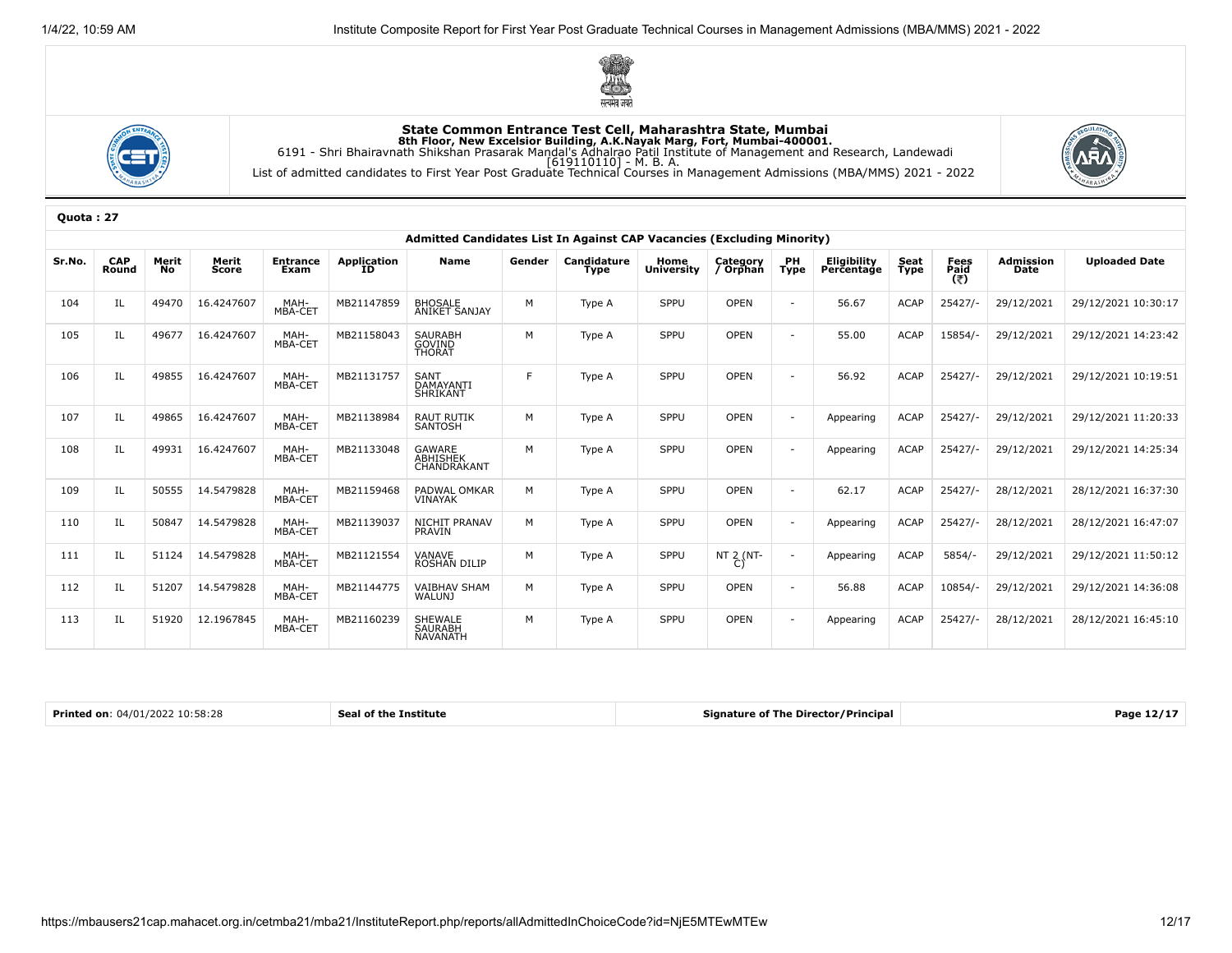





|        | Admitted Candidates List In Against CAP Vacancies (Excluding Minority) |                    |                |                         |                          |                                       |        |                     |                           |                      |                          |                                  |              |                              |                          |                      |
|--------|------------------------------------------------------------------------|--------------------|----------------|-------------------------|--------------------------|---------------------------------------|--------|---------------------|---------------------------|----------------------|--------------------------|----------------------------------|--------------|------------------------------|--------------------------|----------------------|
| Sr.No. | <b>CAP</b><br>Round                                                    | Merit<br><b>No</b> | Merit<br>Score | <b>Entrance</b><br>Exam | <b>Application</b><br>ΙD | <b>Name</b>                           | Gender | Candidature<br>Type | Home<br><b>University</b> | Category<br>/ Orphan | PH<br><b>Type</b>        | <b>Eligibility</b><br>Percentage | Seat<br>Type | Fees<br>P <u>ai</u> d<br>(5) | <b>Admission</b><br>Date | <b>Uploaded Date</b> |
| 114    | IL.                                                                    | 52317              | 12.1967845     | MAH-MBA-<br><b>CET</b>  | MB21149179               | THORAT<br>SADANAND<br><b>HARIBHAU</b> | M      | Type A              | <b>SPPU</b>               | <b>OPEN</b>          | $\sim$                   | 52.79                            | <b>ACAP</b>  | $25427/-$                    | 28/12/2021               | 28/12/2021 16:39:00  |
| 115    | IL                                                                     | 52617              | 10.2691109     | MAH-MBA-<br><b>CET</b>  | MB21108738               | <b>PAWALE</b><br>VISHVAJEET<br>SUNIL  | M      | Type A              | MU                        | OPEN                 | $\overline{a}$           | 71.80                            | <b>ACAP</b>  | $25427/-$                    | 29/12/2021               | 29/12/2021 11:43:03  |
| 116    | IL.                                                                    | 52976              | 9.2312027      | MAH-MBA-<br>CET         | MB21169339               | KOKANE<br>SANCHITA<br>SHANKAR         | F      | Type A              | SPPU                      | OPEN                 | $\overline{a}$           | Appearing                        | <b>ACAP</b>  | $25427/-$                    | 28/12/2021               | 28/12/2021 15:44:04  |
| 117    | IL.                                                                    | 54483              | 6.2728917      | MAH-MBA-<br><b>CET</b>  | MB21147883               | ROKADE<br><b>KOMAL</b><br>RAJARAM     | F      | Type A              | SPPU                      | <b>OPEN</b>          | $\overline{\phantom{a}}$ | Appearing                        | ACAP         | $25427/-$                    | 28/12/2021               | 28/12/2021 16:35:16  |
| 118    | IL                                                                     | 54893              | 5.3331394      | MAH-MBA-<br>CET         | MB21149158               | <b>BHAGADE</b><br>MÖNIKA<br>DATTATRAY | F      | Type A              | SPPU                      | <b>OPEN</b>          | $\overline{a}$           | Appearing                        | <b>ACAP</b>  | $25427/-$                    | 28/12/2021               | 28/12/2021 15:46:25  |
| 119    | IL.                                                                    | 56144              | 2.7738142      | MAH-MBA-<br><b>CET</b>  | MB21138083               | BARVE<br>SANKET<br><b>DATTATRAY</b>   | M      | Type A              | <b>SPPU</b>               | <b>OPEN</b>          | $\sim$                   | Appearing                        | ACAP         | $25427/-$                    | 29/12/2021               | 29/12/2021 11:34:09  |
| 120    | IL                                                                     | 56935              | 0.8661353      | MAH-MBA-<br><b>CET</b>  | MB21142434               | SHIVAJI<br>MALLESH<br>GAIKWAD         | M      | Type A              | SPPU                      | <b>OPEN</b>          | $\sim$                   | 56.92                            | <b>ACAP</b>  | 10854/-                      | 29/12/2021               | 30/12/2021 10:29:04  |

| Printed on:<br>/01/202<br>טכי<br>10:58:29 | e Institute<br>or tne | e Director / Principal<br>Signature.<br>. The | ane<br>- 1 - 1 |
|-------------------------------------------|-----------------------|-----------------------------------------------|----------------|
|-------------------------------------------|-----------------------|-----------------------------------------------|----------------|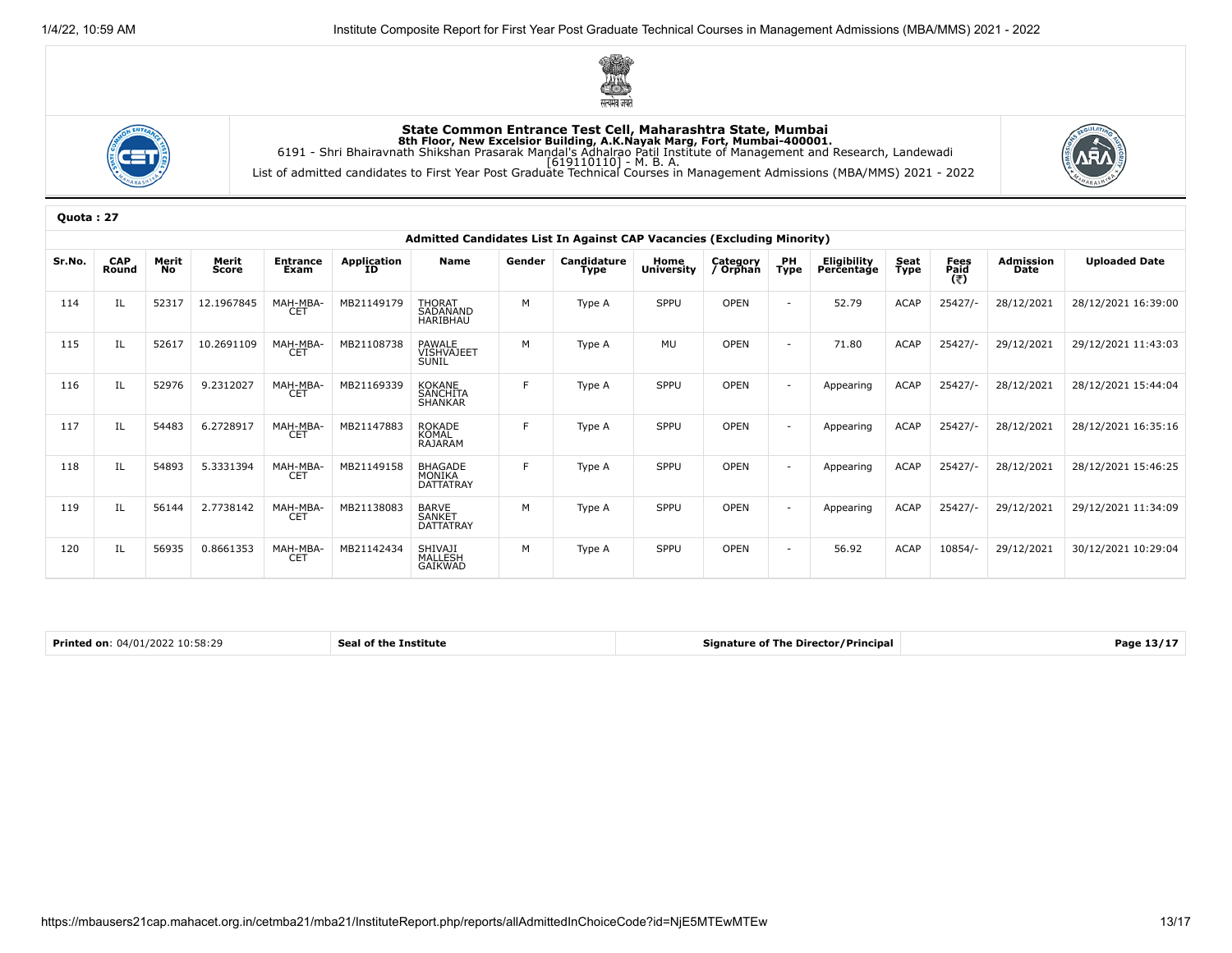





Quota : 12

|                | <b>Admitted Candidates List In CAP (EWS) Seats</b> |             |                |                         |                   |                                                       |        |                     |                           |                      |                          |                           |              |                            |                          |                      |
|----------------|----------------------------------------------------|-------------|----------------|-------------------------|-------------------|-------------------------------------------------------|--------|---------------------|---------------------------|----------------------|--------------------------|---------------------------|--------------|----------------------------|--------------------------|----------------------|
| Sr.No.         | <b>CAP</b><br>Round                                | Merit<br>No | Merit<br>Score | <b>Entrance</b><br>Exam | Application<br>ID | <b>Name</b>                                           | Gender | Candidature<br>Type | Home<br><b>University</b> | Category<br>/ Orphan | PH<br><b>Type</b>        | Eligibility<br>Percentage | Seat<br>Type | <b>Fees</b><br>Paid<br>(₹) | <b>Admission</b><br>Date | <b>Uploaded Date</b> |
| -1             | Round                                              | 16957       | 65             | MAH-CET                 | MB21138438        | <b>WAGH SHUBHAM</b><br>DAULAT                         | M      | Type A              | SPPU                      | <b>OPEN</b>          | $\overline{\phantom{0}}$ | 73.42                     | EWS          | 15854/-                    | 07/12/2021               | 07/12/2021 14:57:56  |
| 2              | Round                                              | 19232       | 63             | MAH-CET                 | MB21165415        | SHINDE MAHESH<br>HARISHCHANDRA                        | M      | Type A              | SPPU                      | OPEN                 | $\overline{\phantom{0}}$ | Appearing                 | EWS          | 7854/-                     | 07/12/2021               | 07/12/2021 17:11:13  |
| 3              | Round                                              | 20535       | 62             | MAH-CET                 | MB21143620        | <b>MANSUKH SIDDHI</b><br><b>EKNATH</b>                | F      | Type A              | SPPU                      | <b>OPEN</b>          |                          | Appearing                 | EWS          | 13354/-                    | 08/12/2021               | 08/12/2021 10:54:03  |
| $\overline{4}$ | Round                                              | 23932       | 59             | MAH-CET                 | MB21150963        | <b>KARANDE</b><br><b>BHAGYASHRI</b><br><b>PRAKASH</b> | F      | Type A              | SPPU                      | OPEN                 |                          | Appearing                 | <b>EWS</b>   | $25427/-$                  | 08/12/2021               | 08/12/2021 12:25:43  |
| 5              | Round                                              | 25273       | 58             | MAH-CET                 | MB21145191        | <b>TAVHARE ABHISHEK</b><br><b>SANTOSH</b>             | M      | Type A              | SPPU                      | <b>OPEN</b>          |                          | Appearing                 | EWS          | 12854/-                    | 08/12/2021               | 08/12/2021 16:51:51  |
| 6              | Round                                              | 27497       | 56             | MAH-CET                 | MB21170641        | <b>GARUD PUNAM</b><br>SUNIL                           | F      | Type A              | SPPU                      | <b>OPEN</b>          |                          | Appearing                 | EWS          | 10854/-                    | 08/12/2021               | 08/12/2021 11:51:02  |
| 7              | Round                                              | 27786       | 56             | MAH-CET                 | MB21162475        | <b>ROKADE</b><br><b>RUSHIKESH</b><br><b>SHRIDHAR</b>  | M      | Type A              | <b>MU</b>                 | <b>OPEN</b>          | $\overline{\phantom{0}}$ | 81.50                     | <b>EWS</b>   | 17854/-                    | 08/12/2021               | 08/12/2021 16:37:40  |
| 8              | Round                                              | 31139       | 53             | MAH-CET                 | MB21128508        | <b>BANGAR TEJAL</b><br><b>SAKHARAM</b>                | F      | Type A              | SPPU                      | <b>OPEN</b>          |                          | Appearing                 | <b>EWS</b>   | $25427/-$                  | 08/12/2021               | 08/12/2021 13:59:20  |
| 9              | Round                                              | 31955       | 53             | MAH-CET                 | MB21134066        | MORE ASHITOSH<br><b>DNYANESHWAR</b>                   | M      | Type A              | SPPU                      | <b>OPEN</b>          |                          | Appearing                 | EWS          | $25427/-$                  | 06/12/2021               | 06/12/2021 14:52:44  |
| 10             | Round                                              | 38984       | 48             | MAH-CET                 | MB21104622        | POKAHRKAR AJAY<br><b>BHARAT</b>                       | M      | Type A              | SPPU                      | <b>OPEN</b>          |                          | Appearing                 | EWS          | 15854/-                    | 07/12/2021               | 07/12/2021 14:53:28  |

Printed on: 04/01/2022 10:58:29 Seal of the Institute Seal of the Institute Signature of The Director/Principal Page 14/17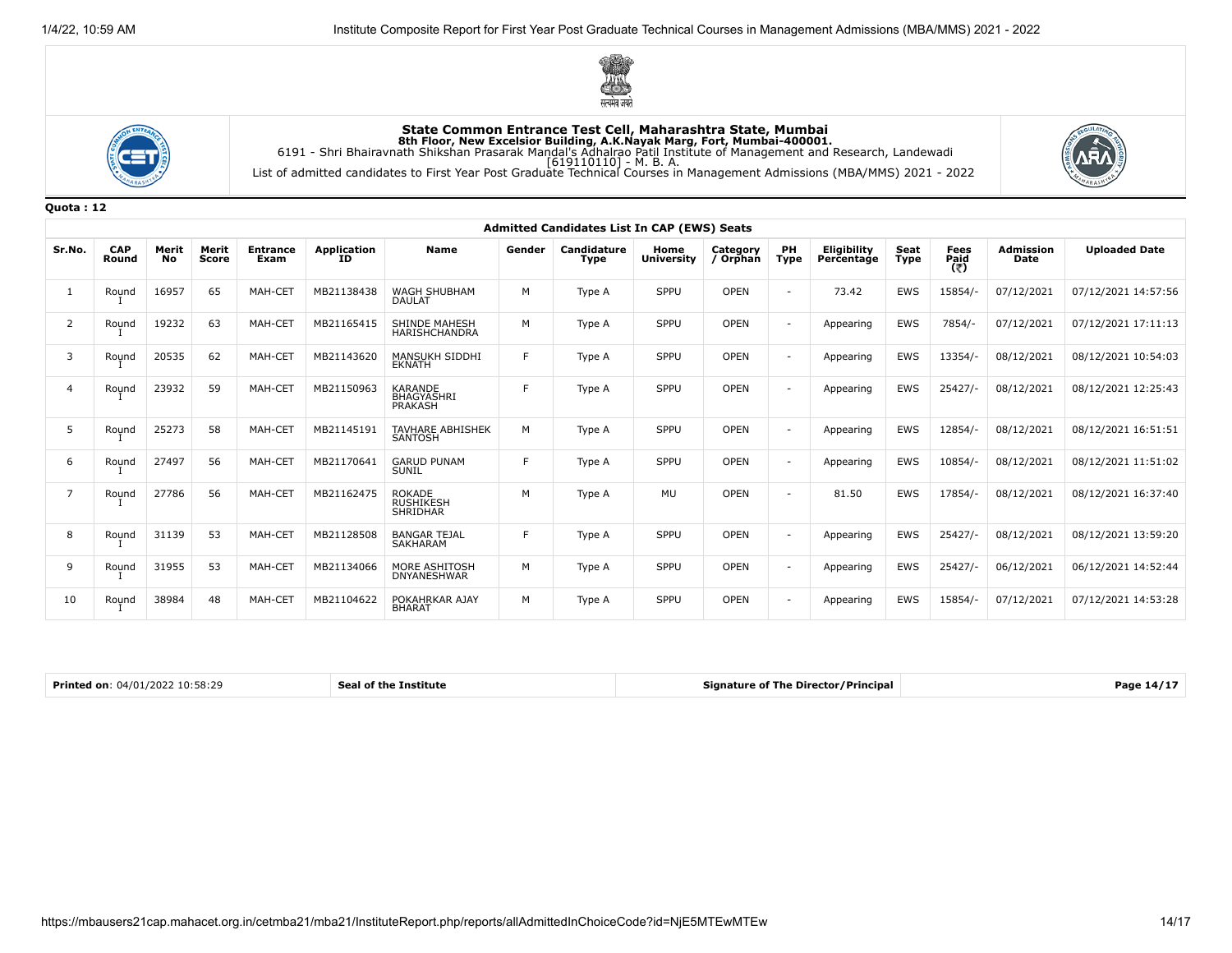





|        | <b>Ouota: 12</b>                                   |                    |                |                         |                   |                                                          |        |                     |                           |                      |                          |                           |              |                     |                          |                      |
|--------|----------------------------------------------------|--------------------|----------------|-------------------------|-------------------|----------------------------------------------------------|--------|---------------------|---------------------------|----------------------|--------------------------|---------------------------|--------------|---------------------|--------------------------|----------------------|
|        | <b>Admitted Candidates List In CAP (EWS) Seats</b> |                    |                |                         |                   |                                                          |        |                     |                           |                      |                          |                           |              |                     |                          |                      |
| Sr.No. | <b>CAP</b><br>Round                                | Merit<br><b>No</b> | Merit<br>Score | <b>Entrance</b><br>Exam | Application<br>ID | Name                                                     | Gender | Candidature<br>Type | Home<br><b>University</b> | Category<br>/ Orphan | <b>PH</b><br><b>Type</b> | Eligibility<br>Percentage | Seat<br>Type | Fees<br>Paid<br>(₹) | <b>Admission</b><br>Date | <b>Uploaded Date</b> |
| 11     | Round I                                            | 41807              | 46             | MAH-CET                 | MB21138031        | <b>BARVE POOJA</b><br><b>DATTATRAY</b>                   |        | Type A              | SPPU                      | <b>OPEN</b>          | $\sim$                   | 72.29                     | EWS          | $25427/-$           | 07/12/2021               | 07/12/2021 11:49:24  |
| 12     | Round I                                            | 49016              | 40             | MAH-CET                 | MB21153787        | <b>DESHMUKH</b><br><b>BHAGYASHRI</b><br><b>DATTATRAY</b> |        | Type A              | SPPU                      | <b>OPEN</b>          | $\overline{\phantom{0}}$ | 70.75                     | EWS          | 10854/-             | 08/12/2021               | 08/12/2021 15:25:36  |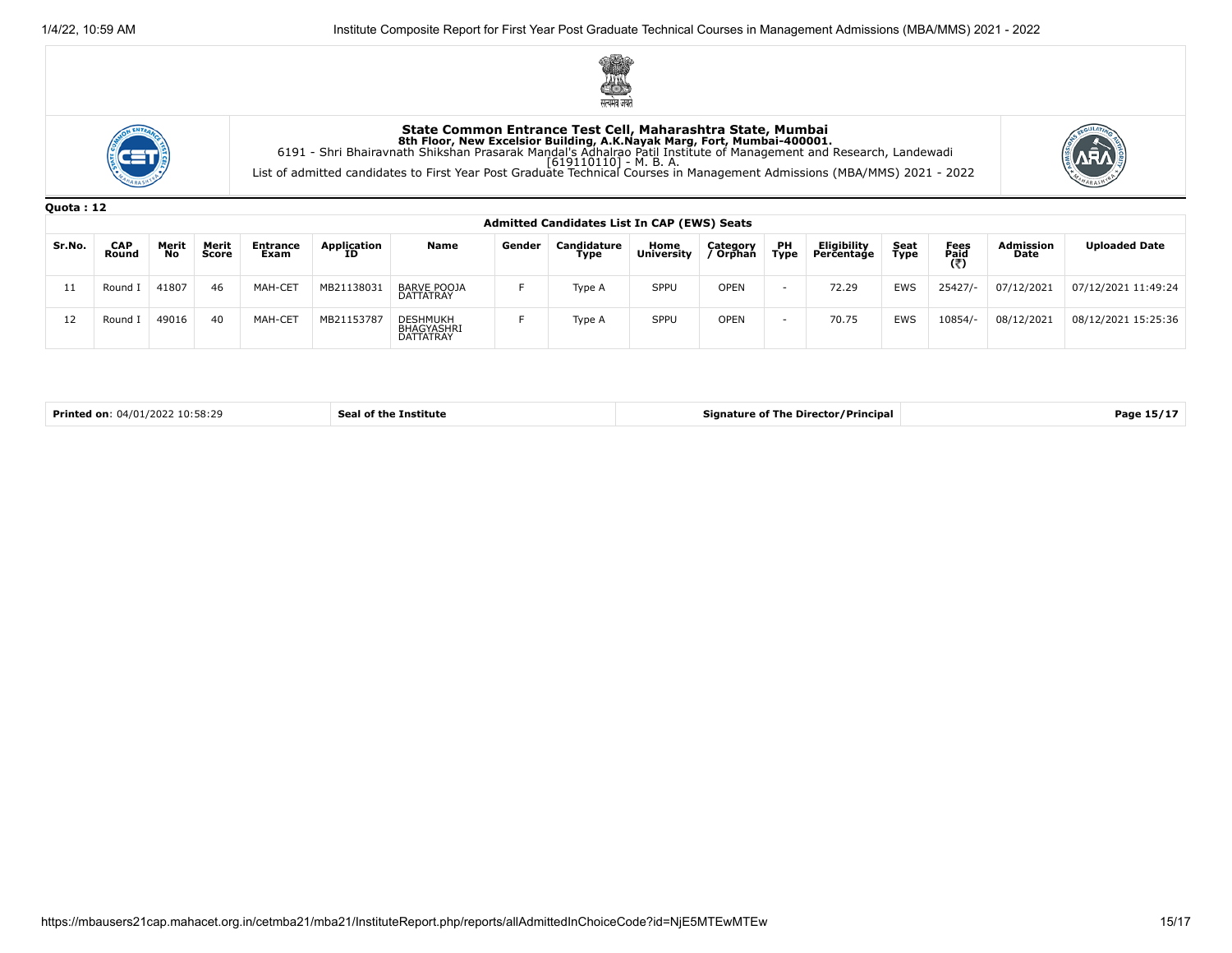





|                | <b>Admitted Candidates List In CAP (TFWS) Seats</b> |                    |                |                         |                          |                                            |        |                     |                           |                      |                          |                                  |              |                                             |                          |                      |
|----------------|-----------------------------------------------------|--------------------|----------------|-------------------------|--------------------------|--------------------------------------------|--------|---------------------|---------------------------|----------------------|--------------------------|----------------------------------|--------------|---------------------------------------------|--------------------------|----------------------|
| Sr.No.         | <b>CAP</b><br>Round                                 | Merit<br><b>No</b> | Merit<br>Score | <b>Entrance</b><br>Exam | <b>Application</b><br>ΙD | Name                                       | Gender | Candidature<br>Type | Home<br><b>University</b> | Category<br>/ Orphan | PH<br>Type               | <b>Eligibility</b><br>Percentage | Seat<br>Type | Fees<br>Paid<br>$\overline{(\overline{z})}$ | <b>Admission</b><br>Date | <b>Uploaded Date</b> |
|                | Round I                                             | 7720               | 80             | MAH-CET                 | MB21142400               | <b>TAKALKAR</b><br>MAYURI<br>SHANTARAM     | F.     | Type A              | SPPU                      | <b>OPEN</b>          | $\sim$                   | 80.08                            | <b>TFWS</b>  | $5854/-$                                    | 07/12/2021               | 07/12/2021 14:18:16  |
| $\overline{2}$ | Round I                                             | 9190               | 77             | MAH-CET                 | MB21142760               | ANUJA RAMESH<br>VANAVE                     | E      | Type A              | <b>MU</b>                 | NT 2 (NT-            | $\overline{\phantom{a}}$ | 64.21                            | <b>TFWS</b>  | $5854/-$                                    | 07/12/2021               | 07/12/2021 16:07:40  |
| 3              | Round I                                             | 23204              | 59             | MAH-CET                 | MB21151620               | <b>DARADE PRATIK</b><br>LAXMAN             | M      | Type A              | SPPU                      | NT 3 (NT-            | $\overline{\phantom{a}}$ | Appearing                        | <b>TFWS</b>  | $5854/-$                                    | 08/12/2021               | 08/12/2021 16:09:18  |
| $\overline{4}$ | Round I                                             | 23533              | 59             | MAH-CET                 | MB21120371               | <b>BHAGADE</b><br><b>DHANESH</b><br>VASANT | M      | Type A              | SPPU                      | <b>OPEN</b>          | $\sim$                   | 51.79                            | <b>TFWS</b>  | $5854/-$                                    | 07/12/2021               | 07/12/2021 11:03:27  |
|                | Round I                                             | 23884              | 59             | MAH-CET                 | MB21110063               | GILBILE<br>SANDESH<br><b>JANARDHAN</b>     | M      | Type A              | SPPU                      | <b>OPEN</b>          | $\sim$                   | 55.58                            | <b>TFWS</b>  | $5854/-$                                    | 08/12/2021               | 08/12/2021 17:52:51  |
| 6              | Round                                               | 22068              | 60             | MAH-CET                 | MB21134464               | SONAWANE AMOL<br>SADASHIV                  | M      | Type A              | SPPU                      | <b>OBC</b>           | $\sim$                   | 67.07                            | <b>TFWS</b>  | $5854/-$                                    | 20/12/2021               | 20/12/2021 10:07:09  |

| <b>Printed on</b><br>.<br>$\overline{\phantom{a}}$<br>. | Institute<br>тп | ' <sup>o</sup> rincipa.<br>signature of the Direct<br>ector / F | - - - -<br>- Рась<br>-167 |
|---------------------------------------------------------|-----------------|-----------------------------------------------------------------|---------------------------|
|---------------------------------------------------------|-----------------|-----------------------------------------------------------------|---------------------------|